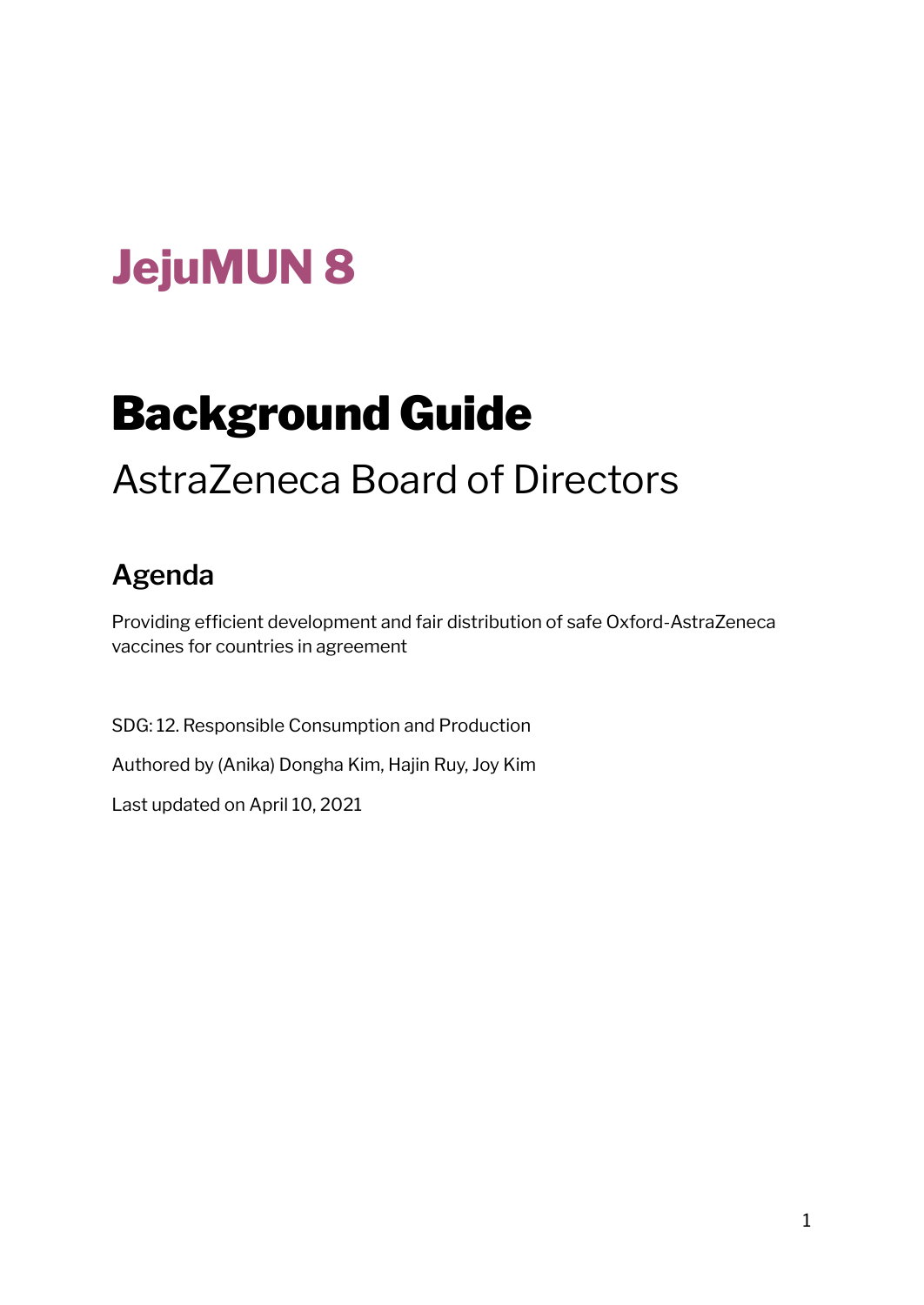### <span id="page-1-0"></span>**Table of Contents**

| <b>Table of Contents</b>        | $\overline{\mathbf{2}}$ |
|---------------------------------|-------------------------|
| Committee Introduction          | 3                       |
| Agenda Introduction             | 4                       |
| <b>Letter from the Chairs</b>   | 5                       |
| <b>Key Terms</b>                | 6                       |
| <b>Historical Background</b>    | 8                       |
| <b>Current State of Affairs</b> | <b>10</b>               |
| <b>Stances of Parties</b>       | <u>12</u>               |
| <b>Possible Solutions</b>       | <u>19</u>               |
| <b>Questions to Consider</b>    | 20                      |
| <b>Bibliography</b>             | <u> 21</u>              |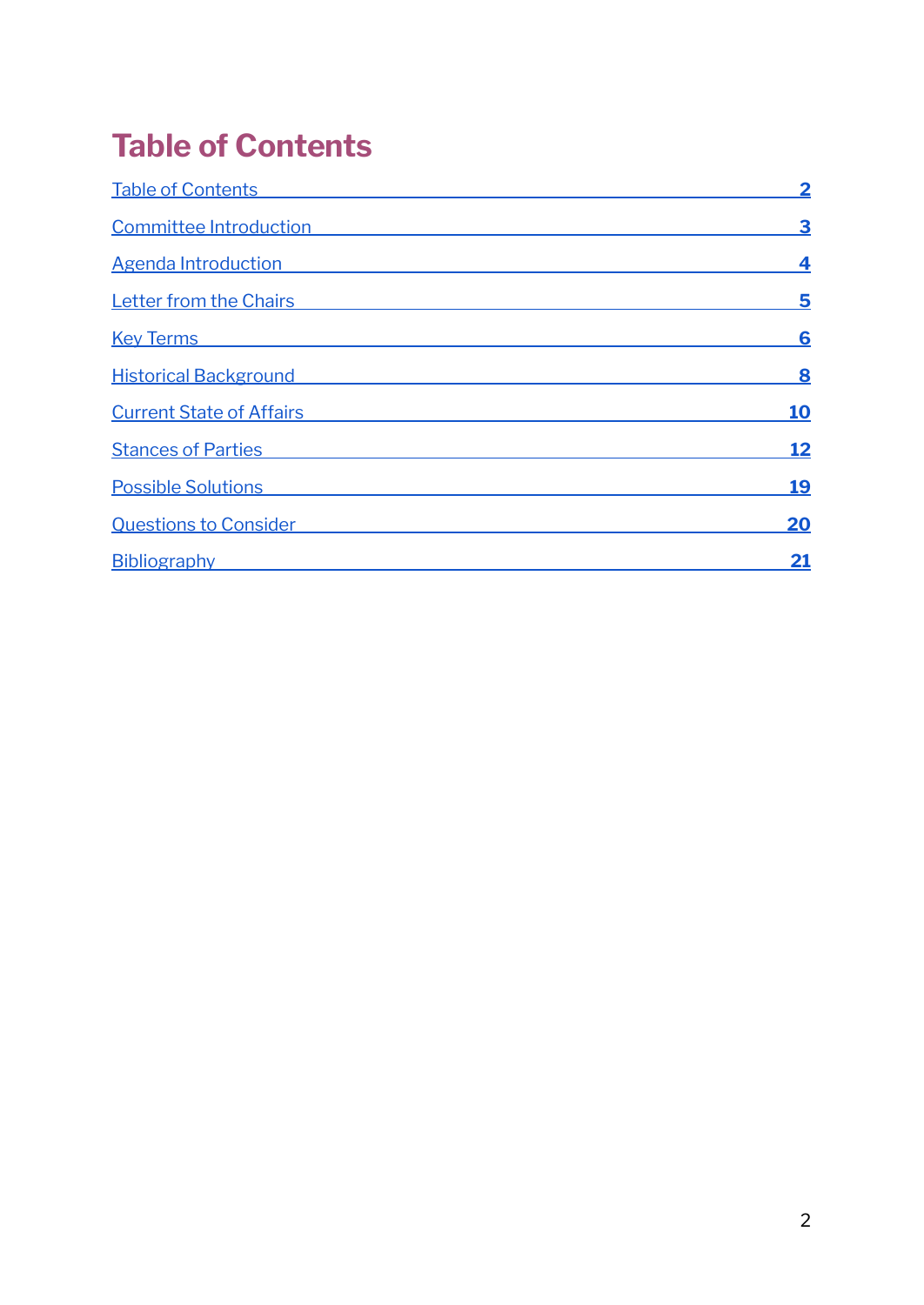### <span id="page-2-0"></span>**Committee Introduction**

Welcome to the Business Fiction Committee of JejuMUN 8! In a business fiction committee, delegates become important leaders and members of a business to discuss solutions to certain issues and discuss bigger goals for the company. In this year's JejuMUN 8 conference, delegates will become part of the AstraZeneca Board of Directors. Members of the committee will gather for an important discussion in the middle of an ongoing pandemic, and the committee is awaiting for a fruitful discussion regarding the development and distribution of the company's new Oxford-AstraZeneca vaccines.

Before the pandemic, AstraZeneca had been developing multiple types of vaccines and medicines, including influenza and insulin shots. They were mostly high-quality, with much of the company's budget invested in similar types of products, also taking care of products related to oncology. However, it is the first time AstraZeneca has manufactured a vaccine for a worldwide virus, especially a coronavirus. AstraZeneca has not created a vaccine in the previous pandemics such as MERS-Cov and the first SARS attack, since those outbreaks did not last as long as COVID-19. The Oxford-AstraZeneca vaccine is a totally new experience for the world and the company itself, making it pretty reasonable that the vaccine is still viewed as imperfect.

This committee is the first ever Business Fiction Committee in JejuMUN, making it very special and unique. While this committee still follows the UNA-USA procedure, it will have some crisis fun in it! Instead of speaking on behalf of a country, delegates will actually represent real-life members of the board and discuss real-life situations based on timeline, just like a crisis committee. Occasional crisis updates will be introduced within the committee for more crisis fun, but still keeping the formality and rules of a General Assembly committee. And most importantly, your decisions made in the committee may even change the fate of the company or even the world.

With the committee being an actual company, delegates would be able to learn more about the real world, whether it is about the world economy or just how things work. The stock market? Customer satisfaction? Product manufacturing procedures? Fair Distribution? Anything related to the company can be an experience of learning more about this world, just like what the chairs and directors hope for.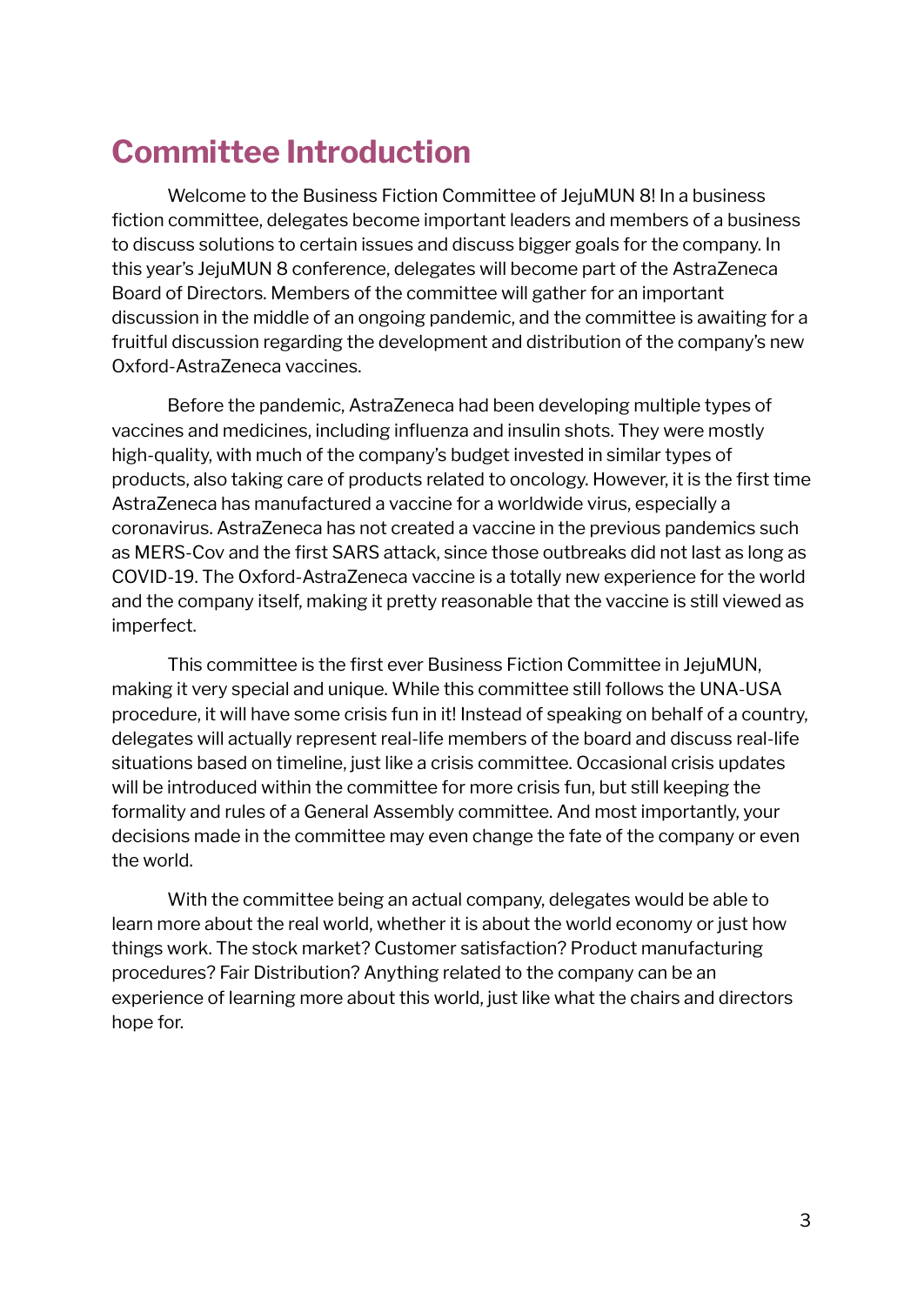### <span id="page-3-0"></span>**Agenda Introduction**

Ever since the first coronavirus outbreak in Wuhan, China, in 2019, the virus has been spreading worldwide across borders, leading to the current COVID-19 pandemic. The pandemic did not end quickly as many citizens around the world hoped; instead, it lasted for another year and is still ongoing until today, February 1st, 2021. People all around the world have gone through the so-called "quarantine era", and some countries like India have gone through nationwide lockdowns. Nations banned foreigners from entering the country, the world economy is declining, and everyone is living entirely different lives.

By the time this committee begins its discussions, February 1st, 2021, there have already been more than 2 million deaths due to the virus. A majority of the world has had at least one coronavirus case, proving the severity of this long-lasting pandemic. The uncontrollable increase of cases and deaths was a threat to world peace, and there was only one hope left to mark the end of this endless crisis: vaccines. Vaccination can lead to herd immunity where the majority of the vaccinated individuals act as a barrier for the herd and stops the virus from spreading to the unvaccinated minorities. However, the only problem with vaccination, which AstraZeneca has to deal with, is that it requires almost the entire population to be vaccinated in order to create herd immunity. Governments and businesses started planning how to manufacture, retrieve, purchase, and distribute effective vaccines to the entire population without major conflicts. So far, by January 2021, the following vaccines have been approved by some nations and organizations: Janssen vaccine from Johnson & Johnson, Pfizer–BioNTech vaccine from Pfizer and BioNTech, and finally, the Oxford-AstraZeneca vaccine from AstraZeneca. AstraZeneca's new Oxford-AstraZeneca vaccine, official serial number AZD1222, would be the main subject of this committee's agenda during the conference.

With the seemingly everlasting COVID-19 pandemic and soaring demands of the Oxford-AstraZeneca vaccine, there has been a rapid--rather *too rapid*--development of the vaccines in the recent few months. But with society demanding even faster implementation and distribution of the vaccine, hasty clinical tests have been conducted, leading to rare but critical side effects that have not been prevented in the creation of the vaccine. The side effects not only imply that the society's trust for the vaccine will decline, but also that AstraZeneca's reputation as a whole may decline, which can be seen from how countries such as the Netherlands and Ireland suspended the use of the vaccine. This whole situation is a dilemma for many members of the associate board. While clinical tests may cost more money and affect the company's profit, it may lead to saving more lives and improving the business's reputation. Will AstraZeneca be another hope for humanity? Or will it hinder humanity from being free from the virus? That is up to the directors and leaders to decide.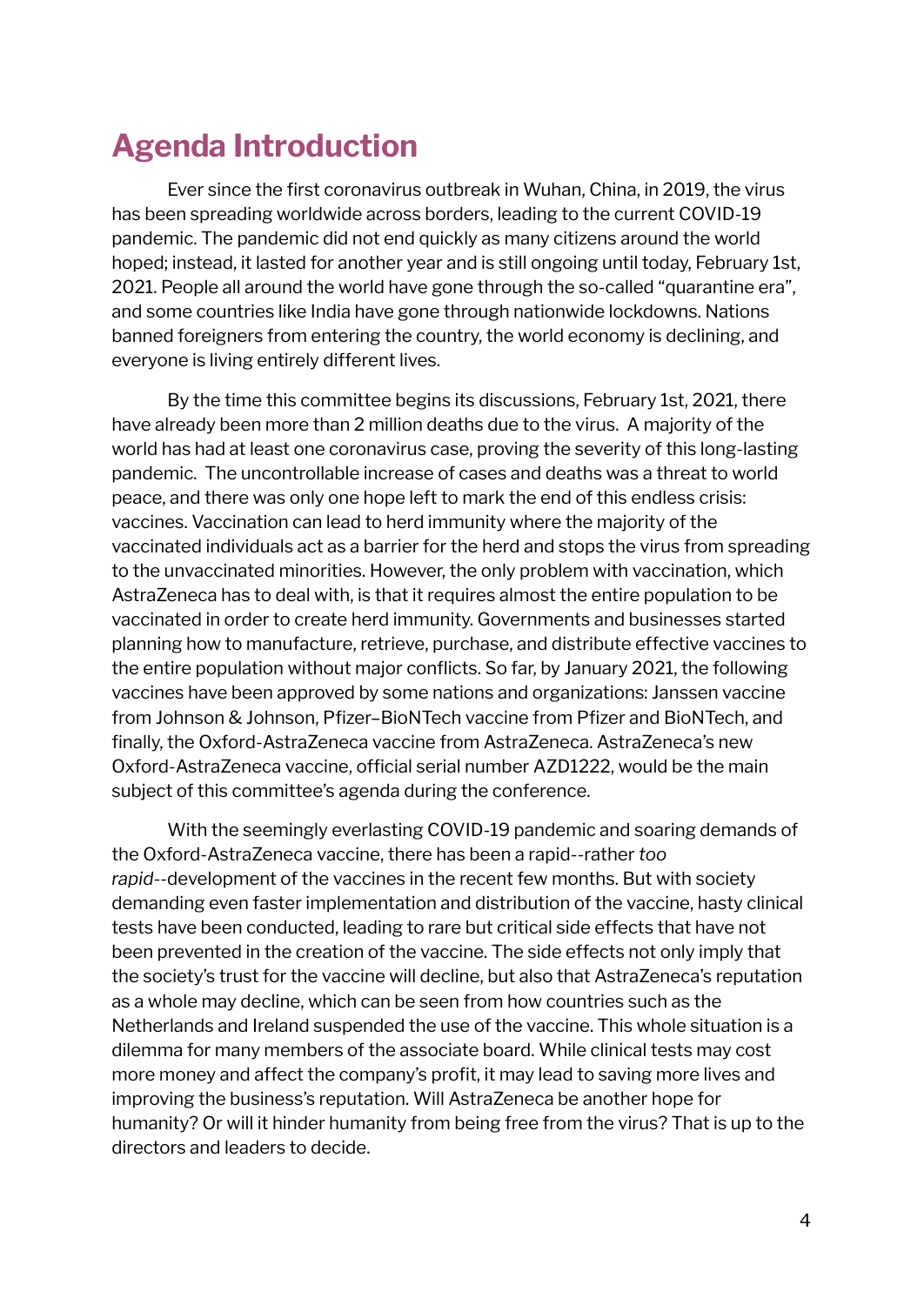### <span id="page-4-0"></span>**Letter from the Chairs**

Dear Members of the Board of Directors of AstraZeneca Inc.,

Welcome to the AstraZeneca Business Fiction committee of JejuMUN 8!

We are Dongha Kim (Anika), Hajin Ruy, and Joy Kim, and we will be serving as your head chairs for the AstraZeneca Board of Directors. We are going to lead you into debates about the Oxford-AstraZeneca vaccine and the ongoing pandemic on February 1st, 2021 when the vaccine has already been first approved by the European Union (EU) and the first allocations of the vaccine are already on the roll. Delegates will be able to discuss multiple issues that have arisen during the pandemic and also that will arise during the conference. We hope to see delegates relating their experiences during the pandemic, but now as one of the executive members of AstraZeneca Inc.

This committee may be a challenge for some delegates, for this committee looks very different from what many of the other UNA-USA committees may look like. Depending on how the delegates engage in debates and interact with each other, the pace of the committee may get very rapid. But none of those would be a worry for you if you have done enough research and preparation before the conference! Just make sure to use sources from before February 1st, 2021.

This may sound like a tough committee, but in fact, it would be easy for delegates who have experienced General Assembly or Crisis committees in the past (basically everyone, with enough research). This committee would follow the normal UNA-USA procedures but with a little crisis fun with it -- the chairs are trying their best to make this committee a great experience for everyone.

If you have any questions or confusions regarding the committee, please feel free to contact any one of us via email or in person, we're always happy to help! We're waiting to see you in a few months!

Sincerely,

Dongha Kim, Hajin Ruy, Joy Kim

[dhkim25@kis.ac](mailto:dhkim25@kis.ac)

[hjruy24@kis.ac](mailto:hjruy24@kis.ac)

[joykim26@kis.ac](mailto:joykim26@kis.ac)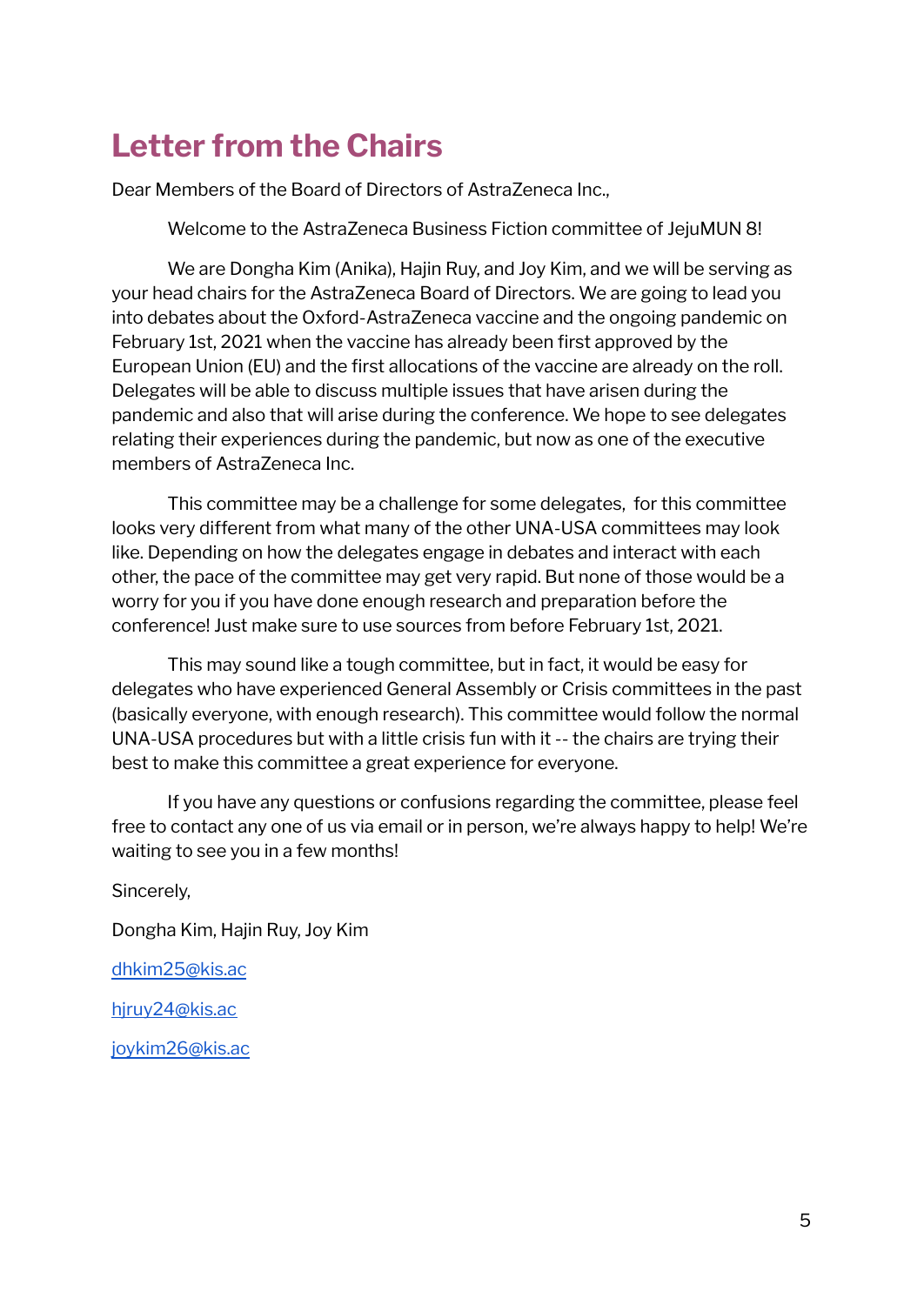### <span id="page-5-0"></span>**Key Terms**

#### **Anaphylaxis:**

Anaphylaxis is a fatal reaction from an exposure from allergens. Anaphylaxis is caused from overreaction of the immune system, which produces more immune cells than needed, resulting in a rash, low pulse, and anaphylactic shock. It is one of the most dangerous but rare adverse reactions from vaccination.

#### **Blood Clot:**

Blood clots are caused from red blood cells clumping up with each other. Rare, fatal blood clots in unusual locations - brain, bowel, liver, spleen - have been observed as one of the side effects in some Astrazeneca vaccinations cases. Relatively frequent blood clot cases question the safety of the vaccine.

#### **Cash flow:**

Generally known as the movement of money in business, cash flow is the net amount of cash (including cash equivalents) that are transferred into and out of a business.

#### **Clinical Tests/Trials:**

Clinical tests, also referred to as clinical trials, are research experiments on human participants to test the efficacy of vaccines that are still in the process of being made. Clinical test participants are usually paid for every visit, and are mostly provided with clinical trial insurance in case of death, injury, side effects, etc.

#### **COVAX:**

Short for COVID-19 Vaccines Global Access, COVAX is a worldwide initiative founded by the World Health Organization (WHO), European Commission (EC), and the government of France for a global, equitable access of COVID-19 vaccines.

#### **COVID-19:**

Short for Coronavirus Disease 2019, COVID-19 is a highly infectious disease caused by a newly discovered coronavirus, with respiratory symptoms ranging from mild to severe.

#### **Herd immunity:**

Herd immunity is when over the majority are immune to the disease to the point that diseases are no longer spread. To reach herd immunity, vaccination is needed. Ideally, vaccinations will lower the infection rate significantly so that disease disappears because there's no new host to spread.

#### **Posology:**

Posology is a term that refers to the adequate amount of the doses for a desired effect of the drug. For example, Astrazeneca vaccine's posology requires two separate doses of 0.5 ml each, with 4 to 12 week breaks in between the injections.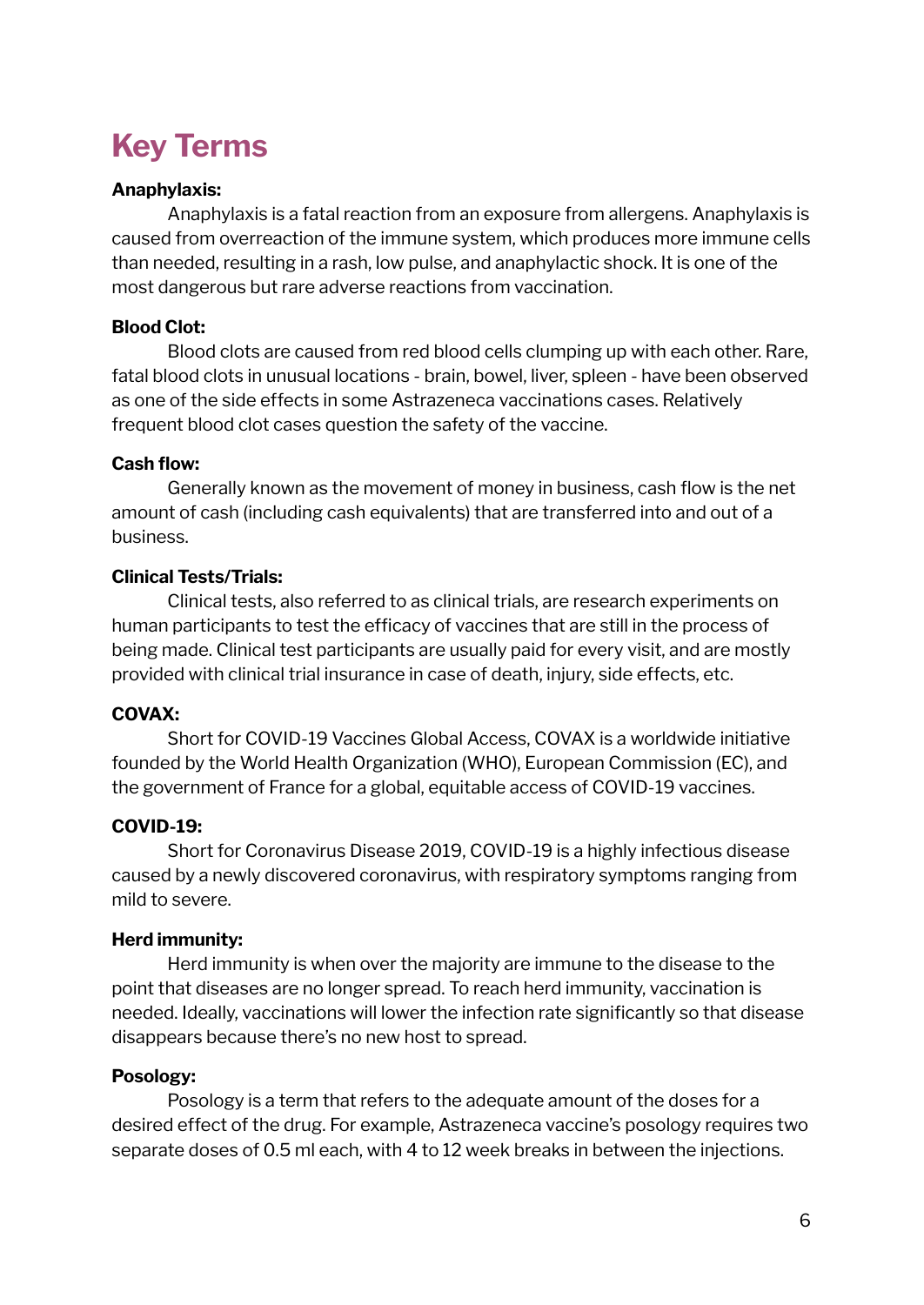Delegates can consider an option to decrease the dosage of the product to increase the number of doses.

#### **Pandemic:**

Pandemic is an epidemic that occurs over a larger region, affecting a large number of people. It usually refers to worldwide, multi-national outbreak of new disease, such as COVID-19 Pandemic. WHO (World Health Organization) had declared pandemic on diseases like influenza(2009), HIV, and COVID-19.

#### **Return on Investment (ROI):**

Return on investment, or ROI, is a performance measure of the profitability of an investment, often used to compare the efficiency of different investment options. Directly measures the amount of return compared to the investment's cost. Can be calculated by dividing the return of an investment by the cost, then expressing the as a percentage/ratio.

#### **Revenue:**

The total income from business operations, including all discounts and/or deductions. It is the gross income figure from which costs are subtracted to determine net income. A common calculation method would be:

(Sales Revenue) = (Sales Price) × (Number of Units Sold).

Not to be confused with profit- profit is the amount of income remaining after all expenditures have been calculated.

#### **Risk management plan (RMP)**

Risk Management Plan is a document that elucidates a medical product's mechanism, possible triggers, risks, clinical results, or any other necessary information to show the safety and efficiency of the proposed product. RMP is required to be submitted to the government for approval, and subsequent updates are mandatory for the authorization.

#### **Viral Vector Vaccines:**

Viral vector vaccines are vaccines that use a type of RNA called messenger RNA instead of viruses or bacteria to trigger an immune response. mRNA from vaccines does not enter the cells' nucleus and does not affect their DNA.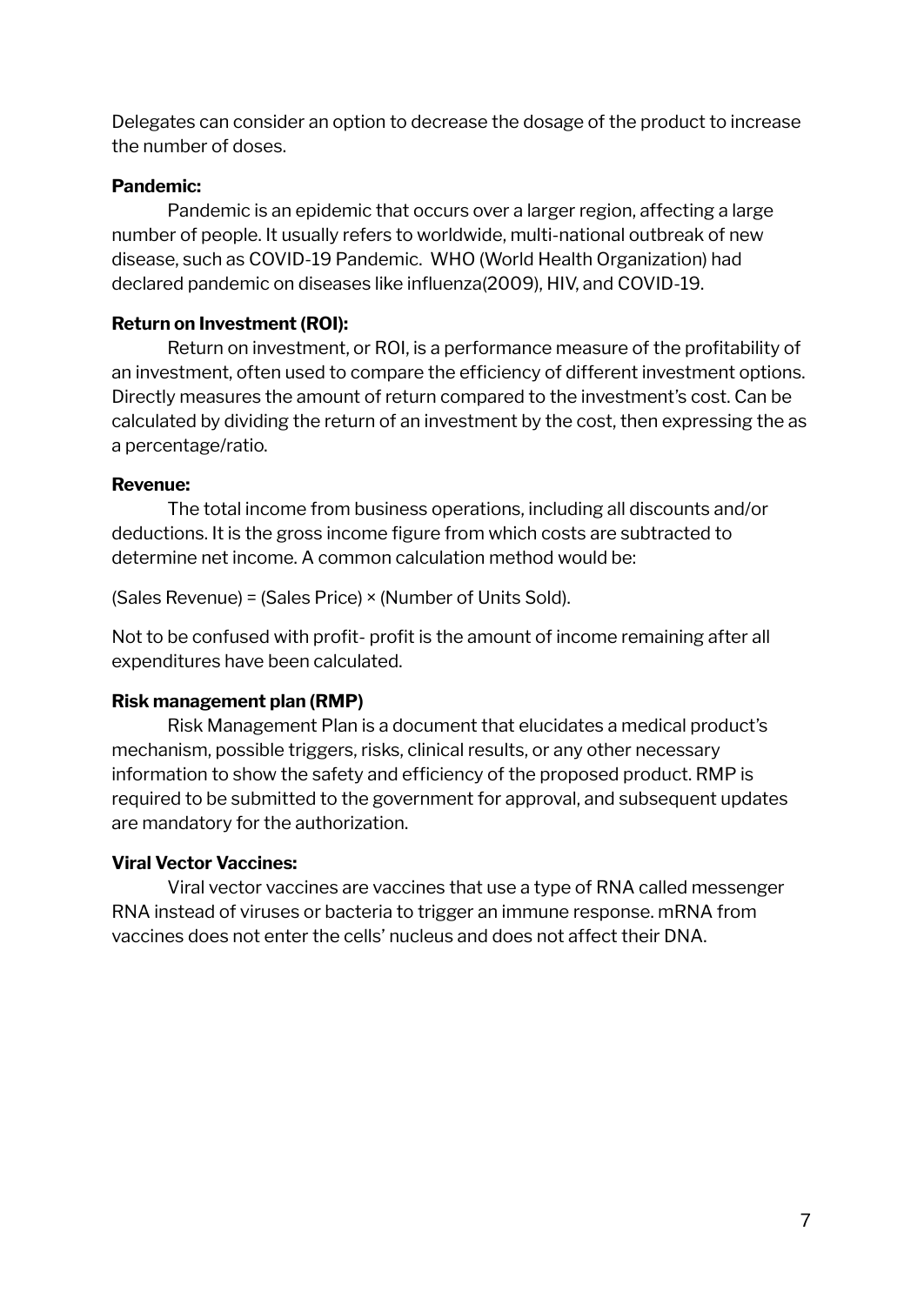## <span id="page-7-0"></span>**Historical Background**

#### **Foundation of AstraZeneca (AZ) [1999]**

AstraZeneca was founded in 1999, with a merger between Astra AB, a Swedish pharmaceutical company, and the British Zeneca group. Together, this created the enterprise of what is known today as AstraZeneca (AZ).

#### **The Beginning of the Pandemic (COVID-19) [2019 December]**

In December of 2019, the first infectants started to appear from Wuhan, China who got infected from a new type of a virus, SARS-CoV-2. Unfortunately, the infectants in the state were not quarantined with proper management, and exposed the virus with their body out to the globe. With that, the pandemic of COVID-19 struck the continents of the Earth, and started an unprecedented timeline of events due to this. During the start of the event, AstraZeneca decided to take upon the ultimate mission of creating a vaccine that will fight against the pandemic.

#### **Collaboration With Oxford University; the Creation of the Vaccine [2020 April]**

In the first half of 2020, AstraZeneca decided to start upon the creation of the vaccine against COVID-19, and in order to do this, holded hands with Oxford University. With Oxford, AstraZeneca created the first vaccines for infectants against COVID-19. Unlike most of the vaccines, AstraZeneca decided to create a viral vector vaccine. AstraZeneca's vaccine contained a harmless adenovirus that was from chimpanzees. This virus also had spike proteins, similar to how COVID-19 virus also does. As the body learns how to build an immune system against these spike-protein-containing viruses, this will also correspondingly build an immune system against COVID-19. After the vaccine was created, it was released to the public for a worldwide use, with the name of 'AZD1222'.

#### **Increasing Customers, Rising Skepticism [2020 August]**

As the vaccine was open to use for member nations, nations such as the United Kingdom started to write contracts with AstraZeneca, and import AZD1222 for citizens to use. While it was true that AstraZeneca's earliest vaccines gave a majorly successful results to the citizens of the nations, it did not get as much trust from citizens compared to other vaccines made from different manufacturers, as AstraZeneca did not get any approval officially from the FDA yet, and also the aspect of how the efficacy percentage was only in the 70th percentile, while other manufacturers' vaccines such as Moderna and Pfizer earned the 90th percentile.

#### **COVAX Receives vaccines from AstraZeneca [2021 January]**

In the latter part of January, under the agreement previously signed between AstraZeneca and Serum Institute of India (SII), AstraZeneca was able to sell 100 million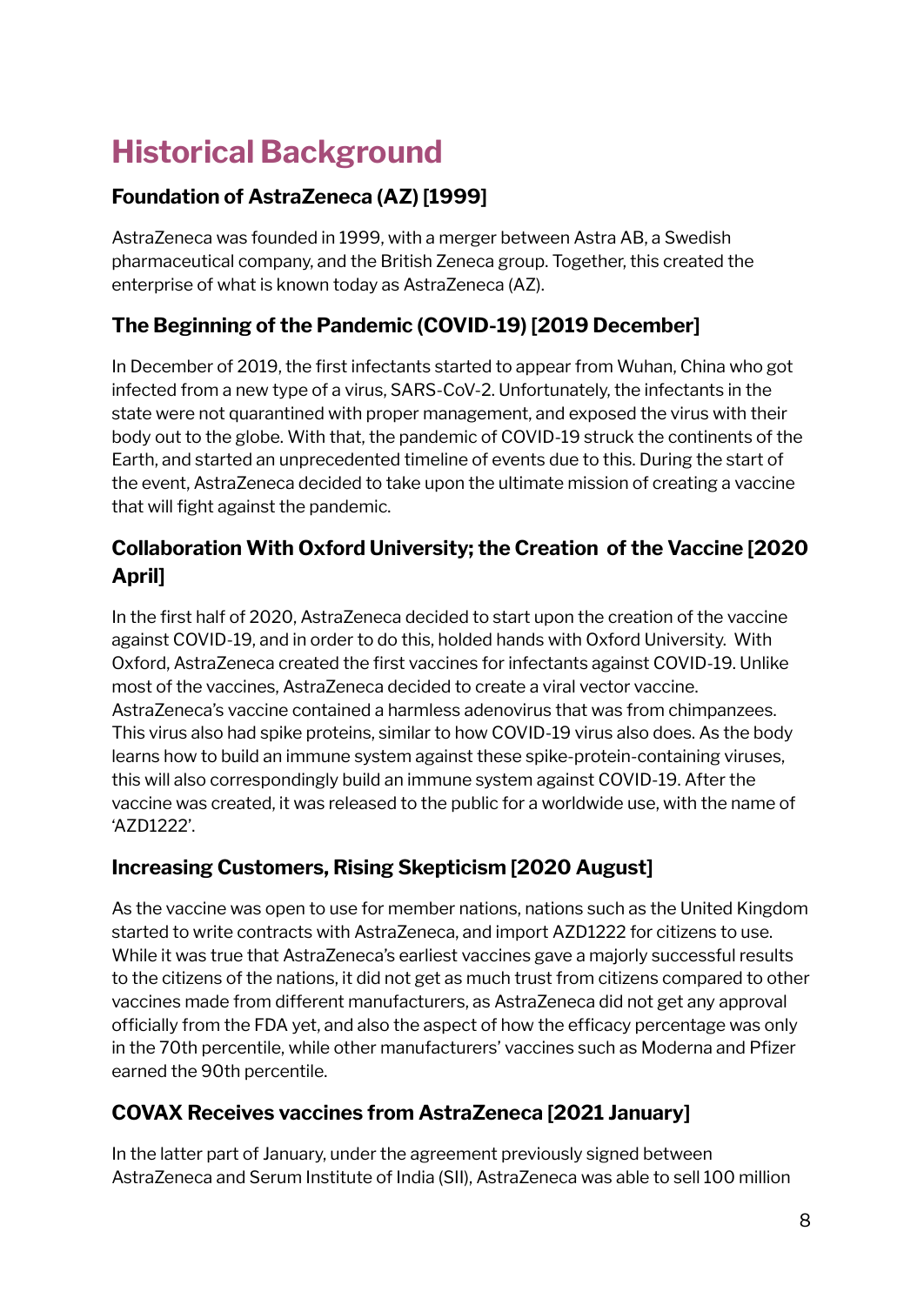doses of vaccines. Under the agreement, the manufacture of such amount of doses led to a great leap in positive terms in the profit the industry made.

#### **AZ Fails to Get Approved by the FDA [2021 February]**

In order to gain more trust by the citizens and governments of nations, AstraZeneca made an ample amount of data in regards to the efficacy of their vaccine, and submitted the data to the Food and Drug Administration (FDA), pending for approval. However, in February of 2021, the FDA officially rejected the request of AstraZeneca, claiming that the manufacturer did not give an enough amount of data in order to be passed. As AstraZeneca consistently had challenges receiving the approval of the FDA on their vaccines, this only provoked less trust from nations and customers.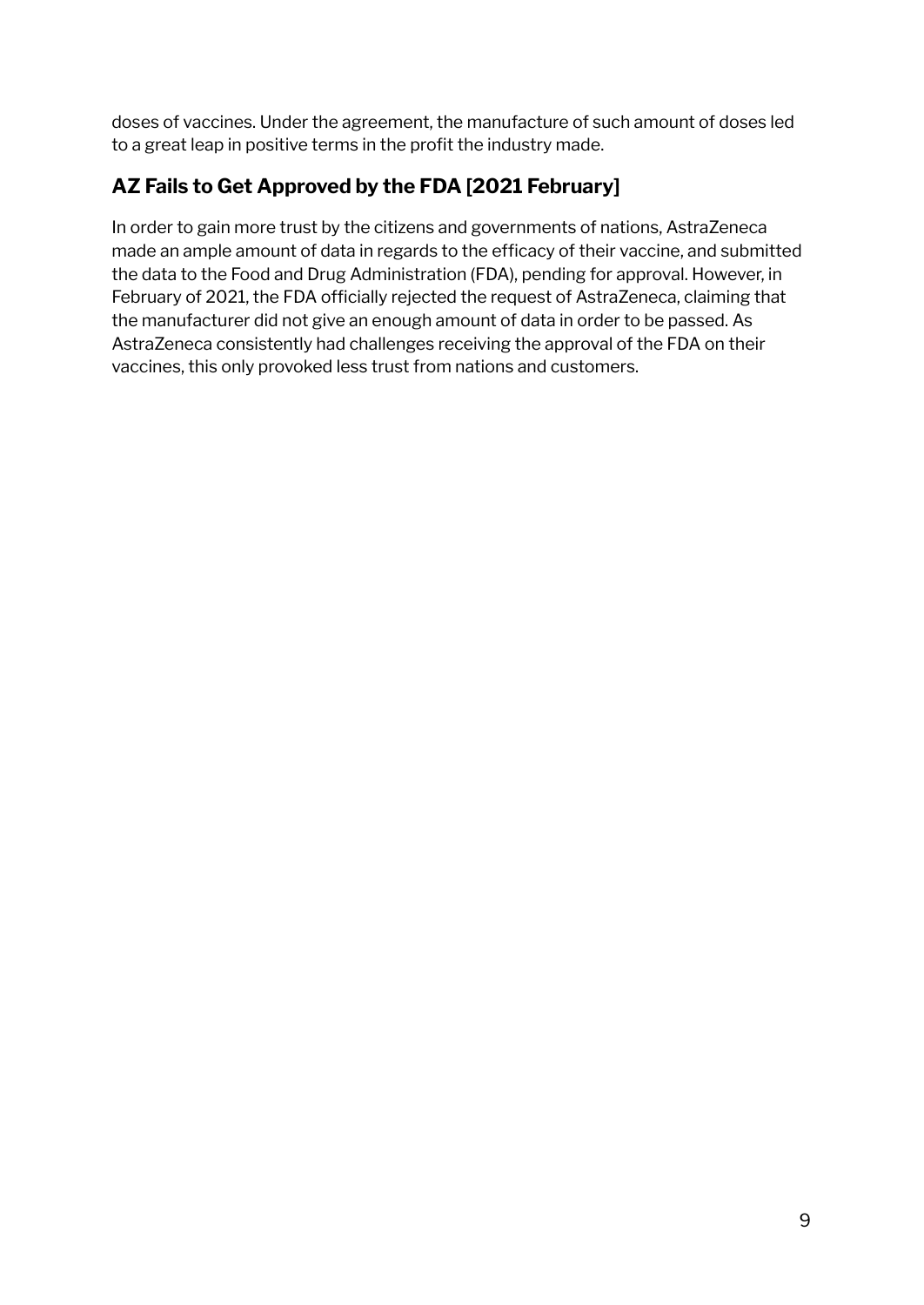### <span id="page-9-0"></span>**Current State of Affairs**

The world is certainly in a hurry to end this pandemic, recognizing the pandemic's severeness. As of February 1st, 2021, the confirmed cases had aggregated to the total of 103,801,539 cases worldwide, with 397,737 cases confirmed just today. There has been a definite decrease of confirmed cases compared to the peak of the first week of January - 840,393 cases confirmed in a single day - but there is always a chance of mutated virus variants including the Alpha (B.1.1.7) variant and Beta (B.1.351) variant inhibiting this decrease. Due to this fear, nations are urging for vaccines, hoping that herd immunity could end this pandemic. Currently, only a few - Pfizer, Moderna, SinoPharm - have either been approved or are allowed for emergency usage globally. AstraZeneca recently has gotten an emergency approval from European Medicines Agency (EMA), where they were authorized inoculating AZD1222 to people above 18 in addition to its original emergency approval from UK Medicines and Healthcare products Regulatory Agency, successfully getting into the list of widely-used vaccines. However, scarcity of safe vaccines lead to competition in vaccine distribution. Competitiveness led to attempts like vaccinating only once to more people rather than fulfilling its two-dose vaccination with weeks of interval between it.

Despite the effort, the essential points to this competition was the money and connection with the companies to buy the vaccines. As a result, MEDCs (More Economically Developed Countries) were the first ones to seize the vaccines. Countries like the United States of America, England, and the EU (European Nation) hurried to order over a million doses from vaccine companies. On the other hand, most LEDCs (Less Economically Developed Country) have less than a million doses, or even worse, none. Nonetheless, these discrepancies are reduced due to the effort of COVAX, led by the World Health Organization (WHO) and Gavi, the vaccine alliance. AstraZeneca in particular, as if confirming their co-partner Oxford Group's primary objective — "non-profit, fair distribution for all"— serves as a magnate for COVAX. AstraZeneca has already agreed to deliver 237 million doses for 142 COVAX participants. 237 million doses would be distributed in two rounds of allocations, one round in February to March and the other in April to May.

In addition to its contract with COVAX, AstraZeneca has come to an agreement with SII(Serum Institute of India) to independently produce 1 billion doses for middle-and-low income countries including India to support the global community. Other than those contracts for non-profit, AstraZeneca has signed to provide 400 million doses to EU by the 4th quarter of 2021, 100 million doses for UK until the 2nd quarter of 2021, 300 million doses to US with 1 billion dollar funding, 120 million doses to Japan, and about 130 million doses more to 8 more countries including Australia, Canada, Switzerland, Bangladesh, Thailand, Philippines, South Korea, and South Africa.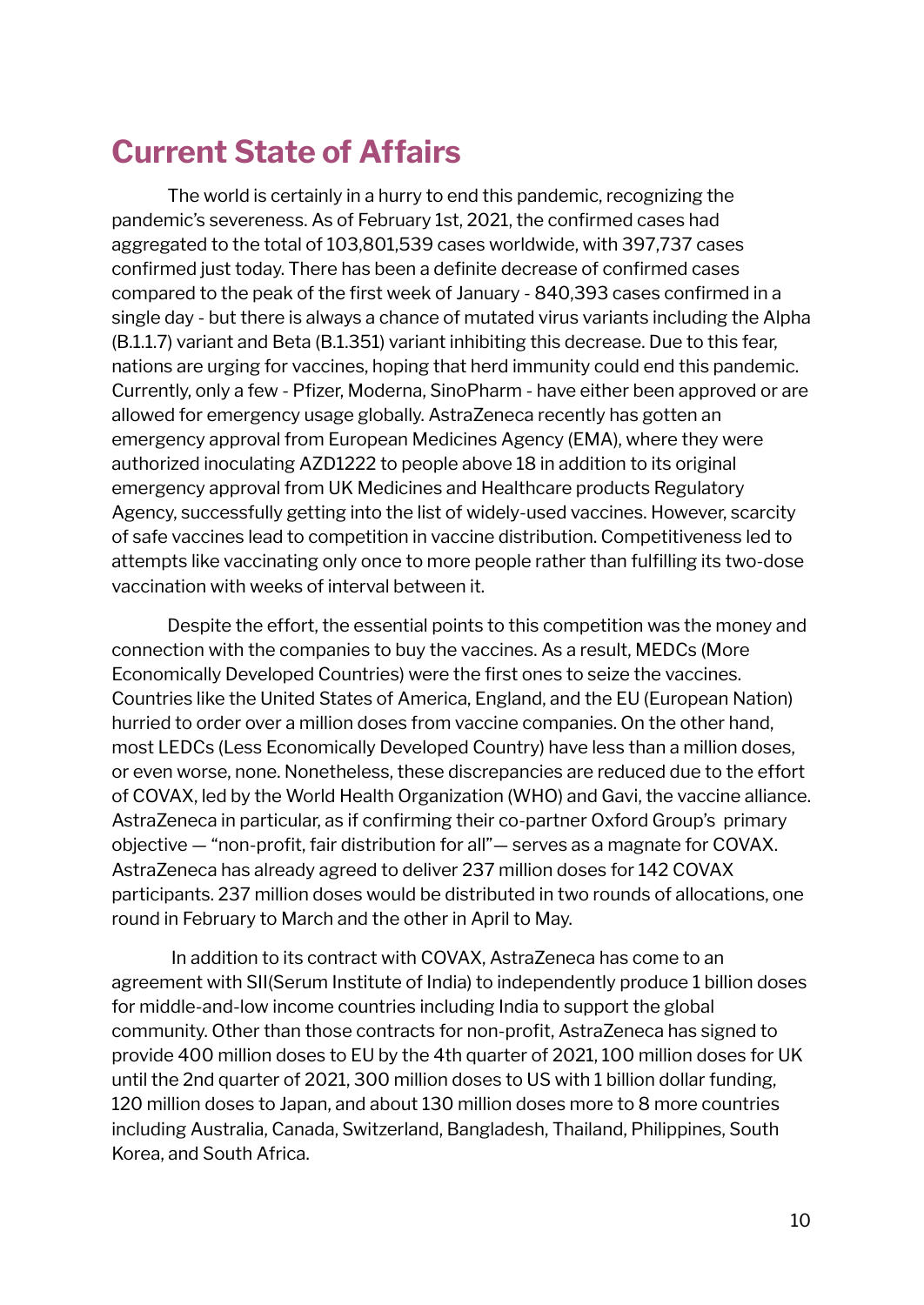AstraZeneca faced a dilemma of distributing the vaccine between the UK and EU because some of the sites had problems with production, and failed to reach the projected production for the month, hindering proper distribution. According to Pascal Soriot, the Head of AstraZeneca, the company can produce 100 million per month, but the doses still cannot fulfill the excessive demand. Further allocation plans should be discussed in this meeting of AstraZeneca Board on whether the company should reallocate the vaccine distribution to fulfill the contract with the EU. AstraZeneca also faces the need to provide sufficient clinical trial results for FDA approval. Despite its Emergency Approval, AstraZeneca currently does not have FDA approval, which impairs the reputation and safety of AZD1222. The company is aware that there are various vaccines developing at this moment, and other companies such as Pfizer and Moderna are increasing their maximum capacity for production. Any delays in decision making may hinder Astrazeneca.

Similarly, the decreased vaccine efficiency on Beta Variant was only proposed in a small-scale clinical trial in South Africa. University of the Witwatersrand released a report that AZD1222 only has minimal protection against infection among young people of average 31 years. The effectiveness, predicted, is about 60%, compared to 70 to 80% effectiveness in the original virus. In another research from South African Medical Research Council Vaccines and Infectious Diseases Analytics Research Unit, the effectiveness was found to be 21,9%, which they concluded as "does not show protection". Both problems are still minor, and can be dispelled at this stage. Nevertheless, these problems might hint at a change to the current vaccine to gain its competitive edge with more clinical trials, and even develop a modified version of the vaccine to keep up with the transmuting virus.

What will be the company's priority, and how will they choose wisely to overcome these problems?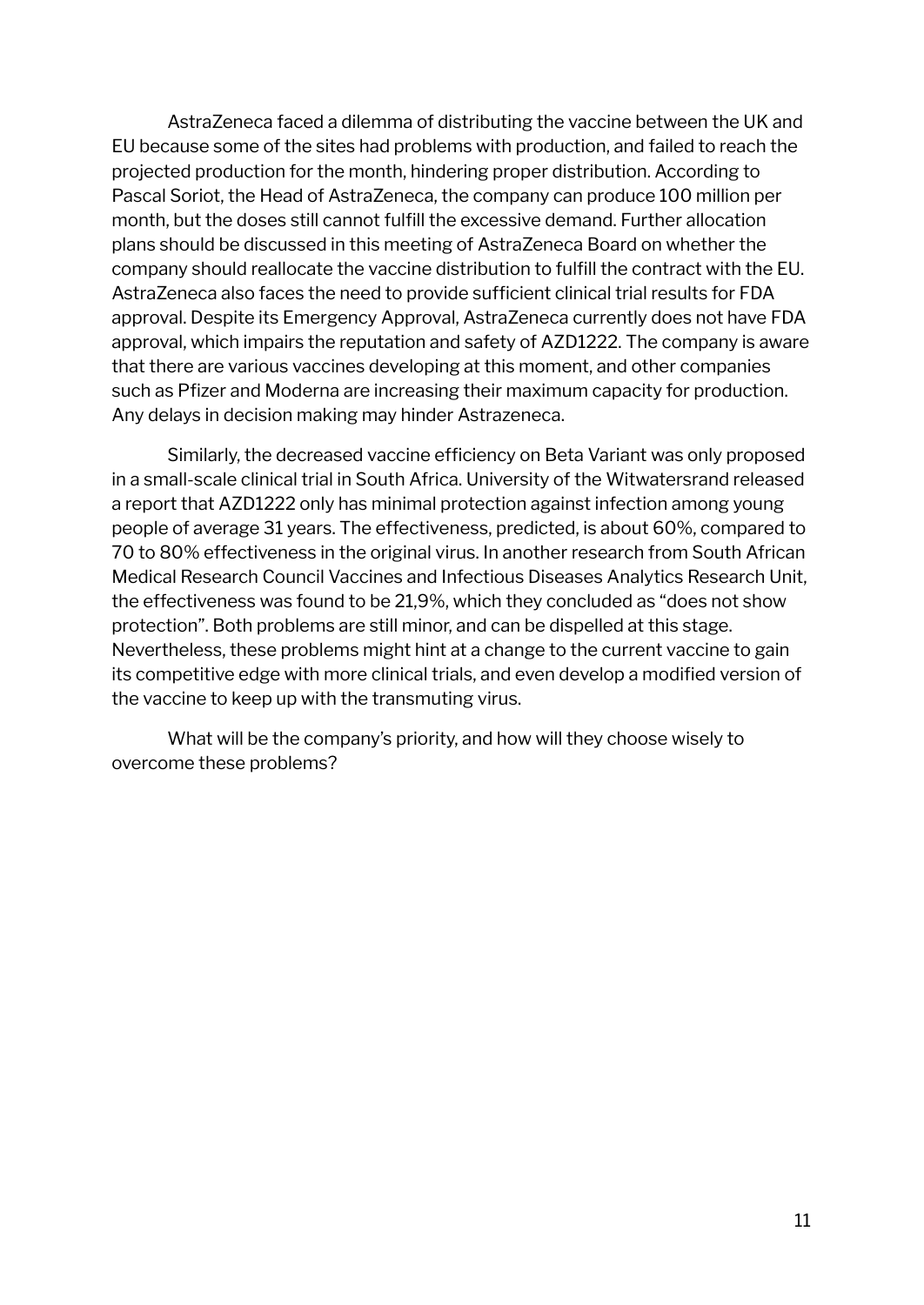### <span id="page-11-0"></span>**Stances of Parties**

#### **Katarina Ageborg**

Executive Vice-President, Sustainability and Chief Compliance Officer

Katarina was appointed Executive Vice-President, Sustainability in 2017. She has control for the delivery, design and implementation of the Company's sustainability programme, covering three priority areas: access to healthcare; environmental protection; and ethics and transparency. Katarina has put in huge efforts for the company's sustainability programme for years, but has never made decisions without considering the company's profit as the biggest priority; she never made decisions that negatively impacted the company's revenue or reputation.

#### **Alicyn Campbell**

Head of Digital Health, Oncology R&D

Alicyn Campbell completed her masters of Public Health from the University of Connecticut School of Medicine. After claiming her degree. She worked in Pfizer in health economics and outcome research until 2010. Currently, she serves as a head of Digital Health in Oncology R&D in AstraZeneca. In addition to her job in AstraZeneca, Alicyn is a founder of Patient Relevant Evidence group, which aims for optimization in patient's welfare using evidence. The group is non-profitable, and its primary goal is to contribute to an academic enhancement. Moreover, she had been a contributor to numerous health-related policy initiatives, including FDA legislation, which contributed her to have a strong trust in the FDA.

#### **Pam Cheng**

Executive Vice-President, Operations and Information Technology

Pam joined AstraZeneca in June 2015 after having spent 18 years with Merck/MSD in Global Manufacturing and Supply Chain and Commercial roles. With a lot of experience regarding supply and manufacturing, Pam wishes for an efficient manufacture of the Oxford-AstraZeneca vaccines. While she does believe profit is one of the main priorities of a company, she still believes the company should sacrifice in order to provide a surplus of vaccines as soon as possible.

#### **Ruud Dobber**

Executive Vice-President, BioPharmaceuticals Business Unit

Ruud Dobber began his career in AstraZeneca in 1997, before the merger between Swedish Astra AB and the British Zeneca group. As one of the starting members of the company, Ruud served various leadership roles such as regional vice presidents. Ruud is currently an Executive Vice President, and is a President of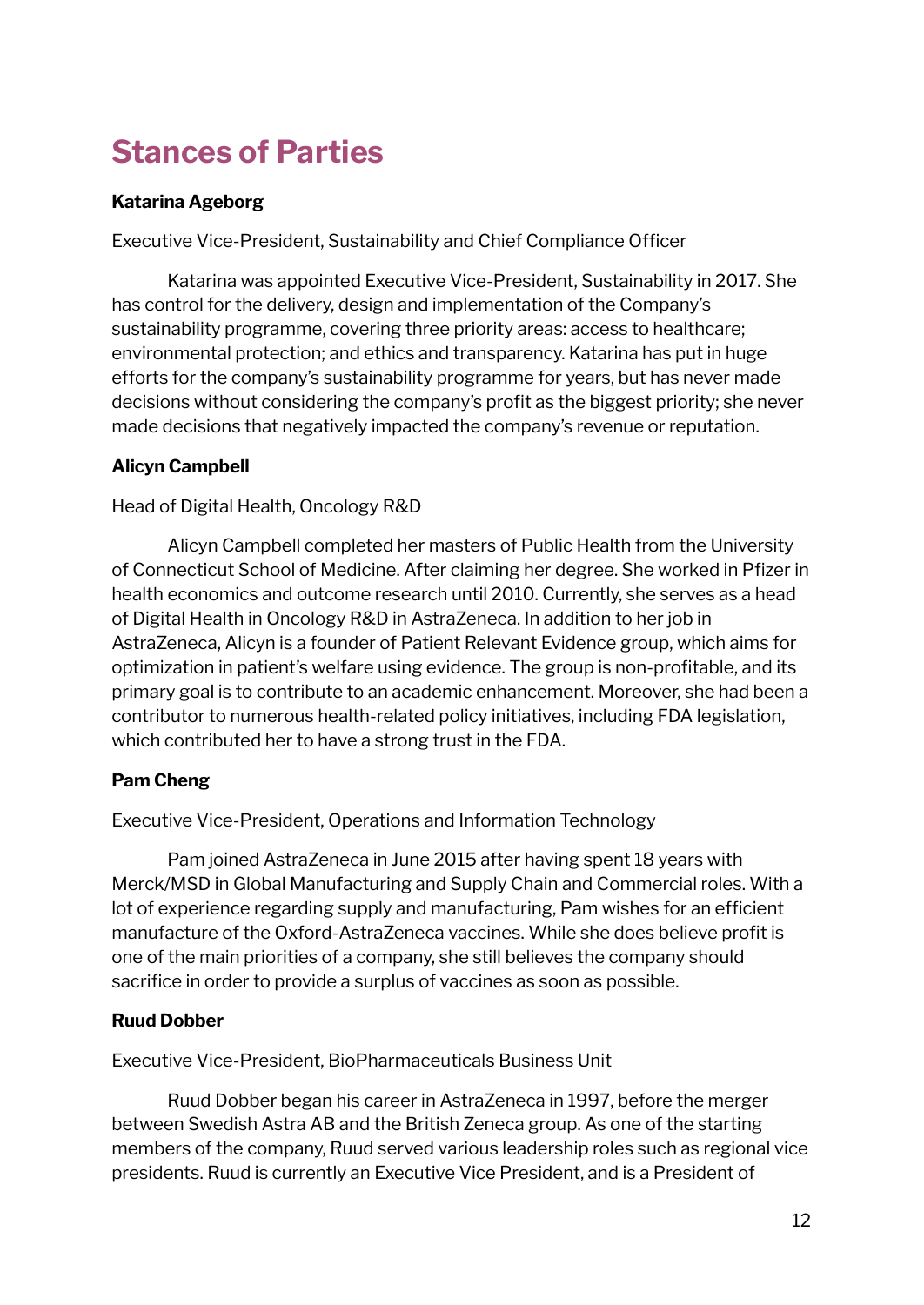BioPharmaceuticals Business Unit, and is in charge of efficient production and delivery for Cardiovascular, Renal and Metabolism, and Respiratory drugs. He takes great pride for his experiences from senior roles and his company, AstraZeneca. Despite critics' worries on Astrazeneca's turn on commercial vaccines, Ruud, in an interview, has clarified that earning profits from vaccines are at this stage "too speculative".

#### **Cristina Durán**

#### Chief Digital Health Officer, R&D

Cristina Durán serves as a Chief Digital Health Officer, R&D, and has developed solutions reducing the cost for phase II trials, and increasing data quality for qualitative research. Her Digital Health team utilizes innovative technologies to increase the delivery speed and effectiveness of clinical trials. The vision for the team is to change healthcare for patients, with three key strategies: seeking for patient centric trials, augmenting health outcomes by combining treatments with digital health solutions, and reimagining healthcare overall. Cristina, completing the Leading Enterprise Transformation program, shows expertise in global commercial, in-country commercial, finance and R&D.

#### **Li-Ming Gan**

Head of Early Clinical Development, Cardiovascular, Renal and Metabolism (CVRM), BioPharmaceuticals R&D

Li-Ming is well-known as a professor in translational cardiovascular research and drug discovery at Sahlgrenska University Hospital in Göteborg, Sweden since 2009. In 2007, Li-Ming was appointed as Disease Area Portfolio Leader and later as Science Director, responsible for establishing new drug projects, until now with the Oxford-AstraZeneca vaccine. Well-knowledgeable about the dangers the virus can bring to the human cardiovascular system, Li-Ming wishes for the best quality vaccine to be manufactured in the near future in order to give humanity hope during this pandemic.

#### **Dominic Kelly (Oxford)**

BRC Consultant in Pediatrics and Vaccinology, Honorary Senior Clinical Lecturer

Dominic completed a PhD in 2008 within the Oxford Vaccine Group and began his current post in 2009. Also working with the Children's Hospital in Oxford, he hopes to successfully develop a COVID-19 safe for children. Deeply interested in immunology and vaccinology, Dominic wishes to find relationships between the B-cell receptor genetics and immunity against the coronavirus. He hopes to have a better understanding about the virus and its upcoming variants so that children and people from vulnerable countries can be vaccinated as soon as possible.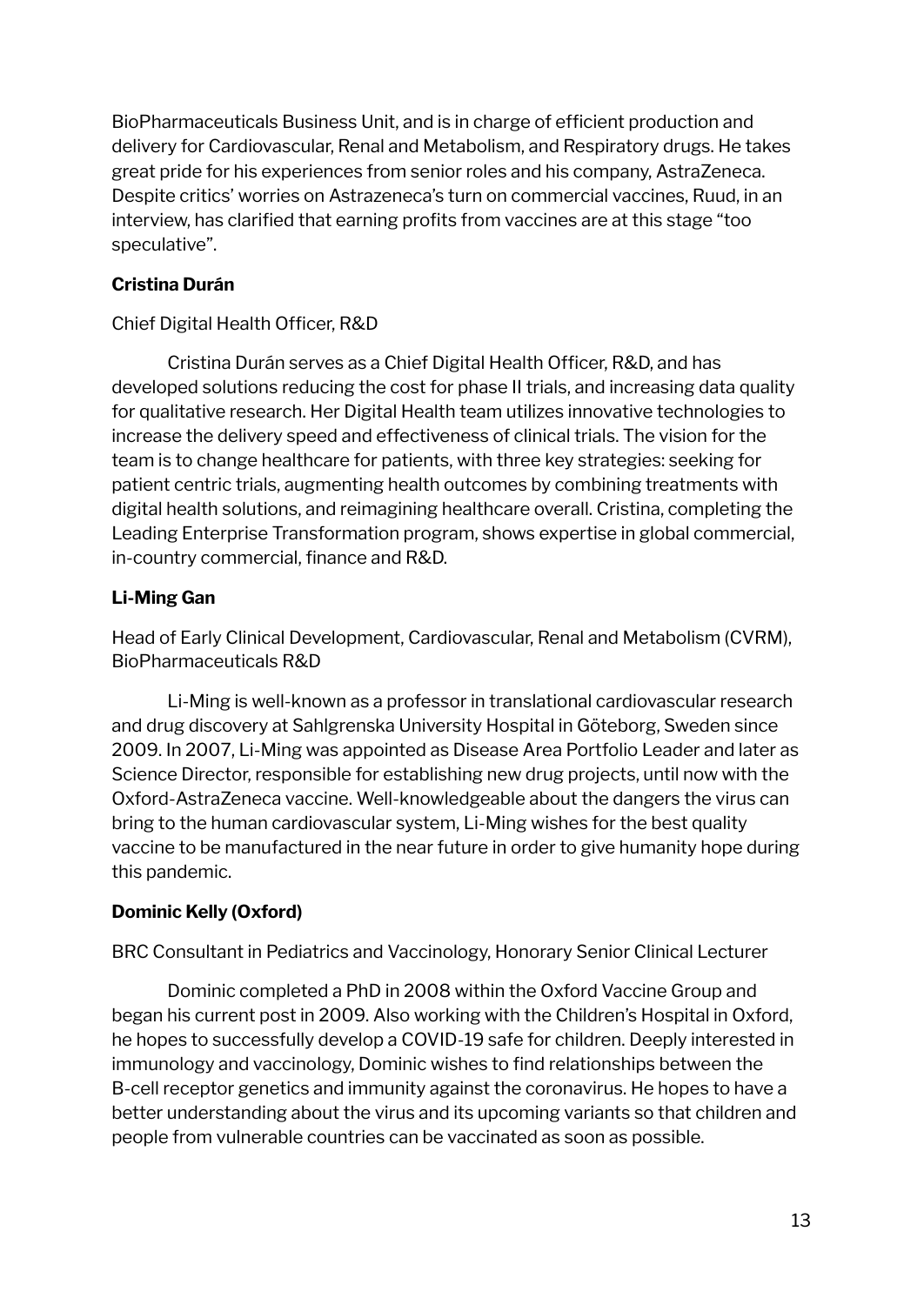#### **Per Lindblom**

#### Director, Global Project Management

Per Lindblom is a director upon drug developments, and has specialty in supervising the development of optimizing drugs created in AstraZeneca, and checking the suitability and safety for the citizens around the globe. Outside of AstraZeneca, he has received the Project Management Professional Certification in 2015, and the Six Sigma Green Belt Certificate focused on project development. After joining AstraZeneca, Lindblom was always focused upon the product development of the drugs in AstraZeneca, and improving the submission processes of drug products. Lindblom prioritizes the development and the guarantee of effectiveness of vaccines in AstraZeneca, and AZD1222 will be no exception to him.

#### **Ashling Mulvaney**

VP sustainability, Access to Healthcare & Healthy Heart Africa

After 20 years in the pharmaceutical industry, and being with AstraZeneca since 2008, Ashling has always focused on ensuring patients have access to medicines. She is putting in continuous effort even during this pandemic, in order to assure that people from less wealthy countries and backgrounds are able to get vaccinated. Ashling believes that vaccinating people from riskier environments must be the priority in distribution.

#### **Kirsha Naicker**

Global Immuno-oncology Medical Scientist Study Leader

Kirsha Naicker is a leader in Immuno-oncology. Since her career in medics, Naicker has consistently shown her passion and interest in oncology, and the idea to prevent cancer. Naicker joined the group of AstraZeneca in 2015, as a medical scientist involved in the studies of the Global phase 3 Study. Currently, she also is the leader upon data interpretation and monitoring, and prioritizes upon the ethical terms of the drugs, and checking if they safely show their effectiveness. As a leader in interpreting numerous data, Naicker's priority standard is evidently on the effectiveness and development of vaccines towards the optimal safety and efficacy.

#### **Menelas Pangalos**

#### Executive Vice-President, BioPharmaceuticals R&D

Menelas Pangalos is one of the company's Senior Executive team, and is responsible for the company's potential drug discoveries and early development of those. As an Executive Vice-President of BioPharmaceuticals R&D, Menelas has developed Astrazeneca's unique '5R' system in drug development, which stands for Right Target, Right Tissue, Right Safety, Right Patient, and Right Commerce. Simply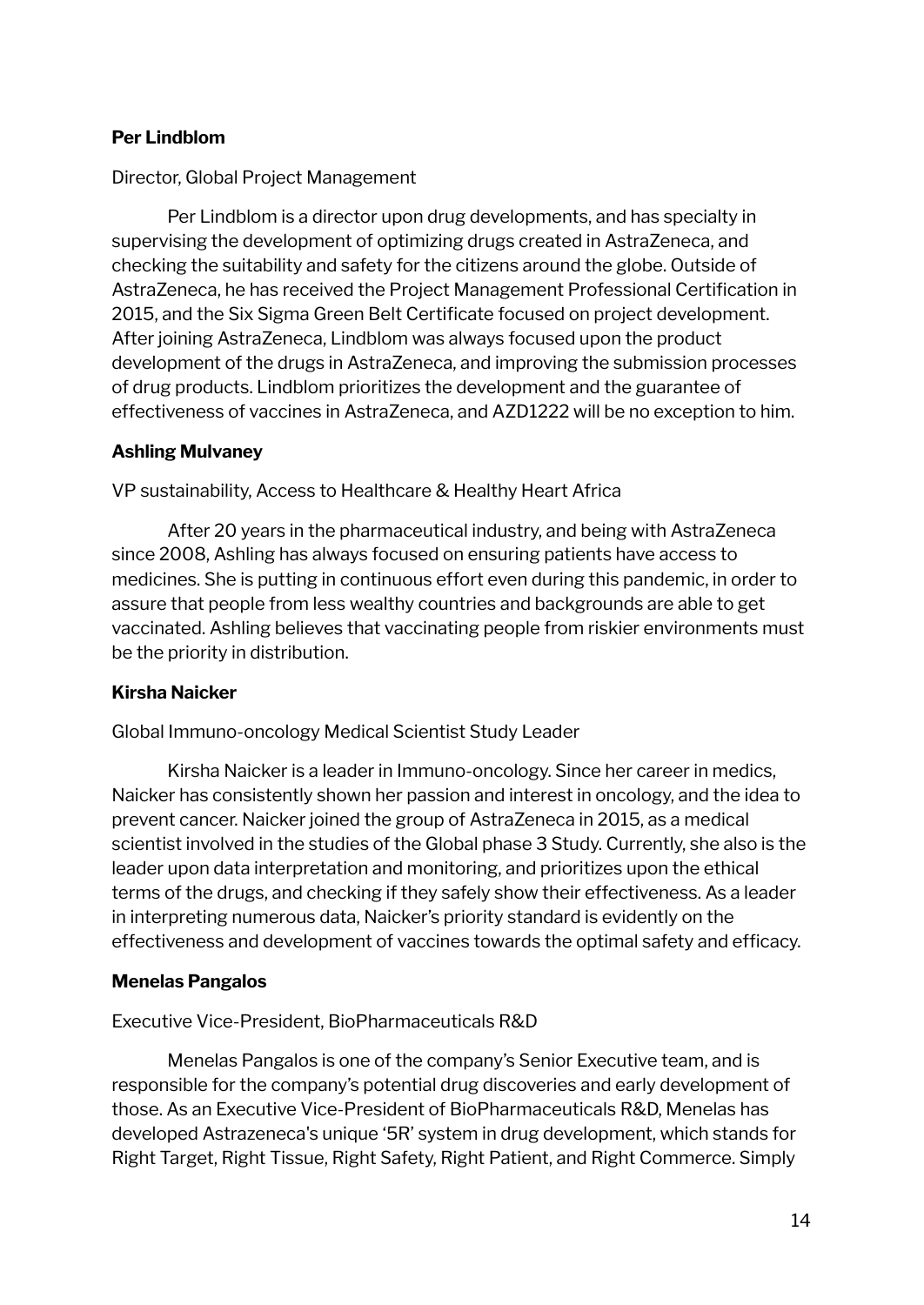put, the system pursues more research before clinical trials and takes more time in ensuring safety of the drug candidates for faster production in big-picture. This 5R system is the basis for Astrazeneca's pharmaceuticals. Melenlas believes that implicating his 5R system will be efficient for solving this vaccine crisis, too.

#### **Andrew Pollard**

#### Oxford Vaccine Group

Andrew Pollard is a professor in paediatric infection and immunity in the University of Oxford. In his career in Oxford, his main focus of research included the clinical evaluation of vaccines, and the development of them. He has supervised over 37 students who have gained PhD, and published over 500 papers upon research exclusively upon paediatric infection and immunity. As a professor who has invested his life in studying the development of vaccines, Pollard's main focus will inevitably be the development of the vaccines, and the assurance that the vaccines will show proper efficacy that was anticipated in the committee.

#### **Jeff Pott**

#### General Counsel

Jeff Pot serves in the general council, and was additionally appointed an additional duty of the Chief Human Resource officer in 2021. Pott has received a Juris Doctor Degree from the Villanova University of Law. Prior to joining the team of AstraZeneca, he specialized in liability litigation of pharmaceutical products in Reath LLP. Experienced upon inspecting the safety of distribution and service of products, Pott focuses importantly upon the aspect of whether the vaccine developed is reliable, and is ready for legal distributions.

#### **Iskra Reic**

#### Executive Vice President (Europe & Canada)

Iskra Reic is an Executive Vice President (EVP) of numerous countries in the EU as well as Canada. She is responsible exclusively for the marketing sales of products distributed and developed in AstraZeneca, and supervising operations done related to commercializations for different products amongst different countries. At the Medical University of Zagreb, Reic was trained as a dental doctor, and increased her experience in the marketing operations of products. After her joining the group in 2001, Reic has worked upon various marketing roles, and was responsible for regional sales in various nations. Reic focuses upon the sale of the product, and upon the aspect of whether the product is advertised and sold in a fluent and profitable manner.

#### **Christine S. Rollier (Oxford)**

Associate Professor in Vaccinology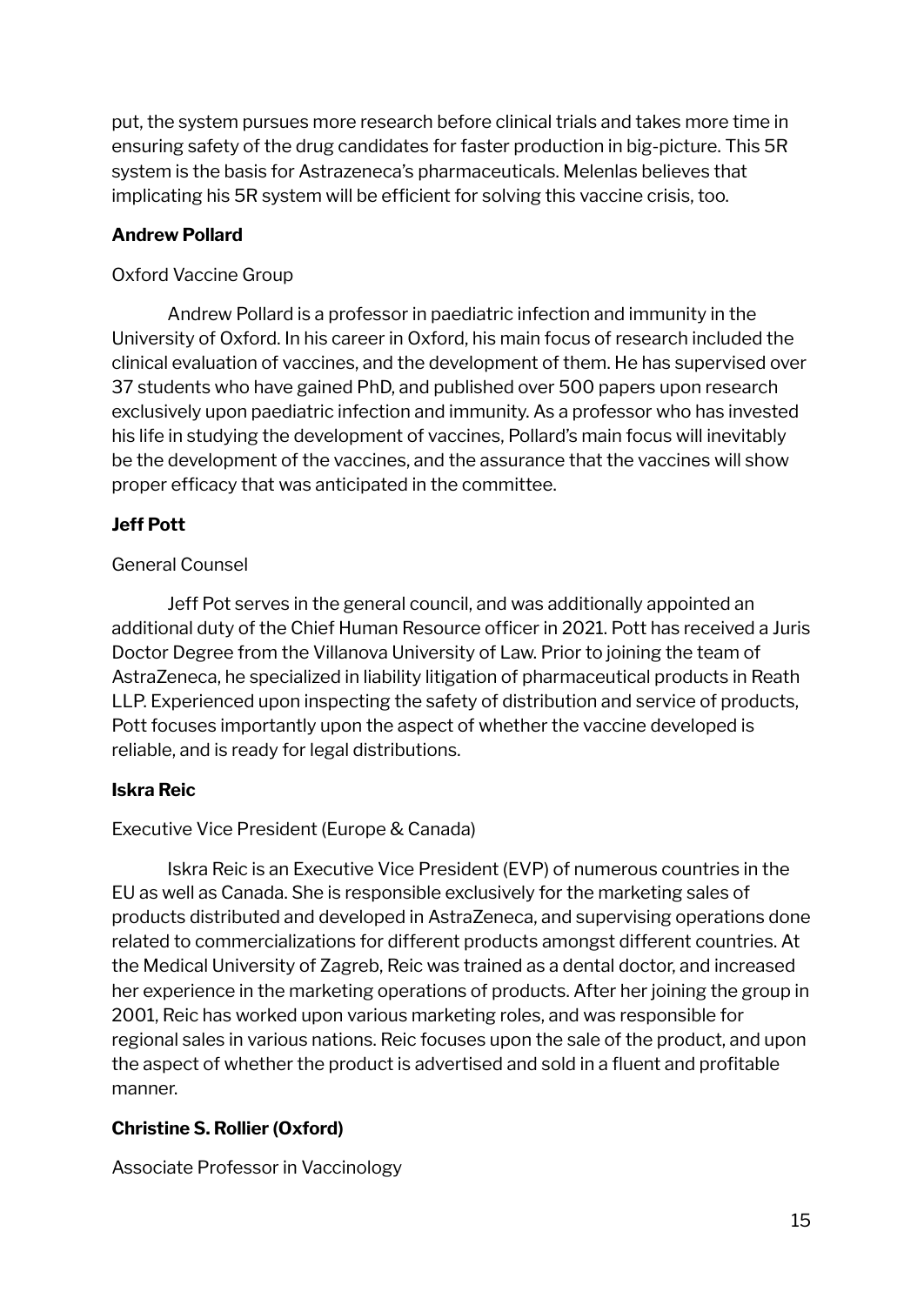Christine S. Rollier, is an Associate Professor in Vaccinology at Oxford Vaccine Group, and is currently a head of the Novel Vaccine Development team involved in the creation, design, and clinical studies of new or improved vaccines. Five years of experience in new vaccine development in Hepatitis C infection in Netherlands, and three years of experiences in Jenner Institute working on improvements of viral vector vaccine against malaria, made her one of the prominent figures in development of viral vectored vaccine. Since her career was mostly devoted to Oxford Research Center, Christine agrees with Oxfords Groups' initial motivation with the vaccine distribution.

#### **Fredrik Röök**

Transaction Director, Business Development Operations

Fredrik gained broad experience in drug development after working in a biotech hub in Vancouver and serving as the CEO of one of Venture Capital Sweden's portfolio companies. With his extensive network of contacts within global biotech communities, he is a great resource when it comes to marketing and partnership. Fredrik believes that partnerships between organizations and firms must be established in order to successfully manufacture the vaccines, which is also a method to reduce expenditures.

#### **Alan Sabirsh**

Principal Scientist, Advanced Drug Delivery, Pharmaceutical Sciences, R&D

Alan Sabirsh is the Principal Scientist in Advanced Drug Delivery of Pharmaceutical Sciences, R&D. He has been working on drugs since 1990, and shows an expertise on robotic microscopy and drug development using nanomedical biology. He has some experience on communicating with EU networks, and has strong bonds with fellow molecular biology researchers. He joined Astrazeneca in 2006 as a Senior Research Scientist, and is now in his 15th year advocating for the company. He takes in great pride for recent success in AstraZeneca, and hopes that the reputation is maintained. As a scientist in the R & D section, Alan had learned from his past research that the effectiveness of the drug should be prioritized along with abundant investment on the drug development.

#### **Matthew Snape**

#### Oxford Vaccine Group

Matthew Snape is an Associate Professor of paediatric infection and vaccinology in Oxford. As an associate professor, Snape has invested his life on the vaccinology of numerous diseases including influenza, Respiratory Syncytial Virus (RSV), and Ebola. After being awarded the post-graduate MD in 2009 at the University of Melbourne, Snape worked as the consultant of General Paediatrics and Vaccinology since the same year. Snape has invested his life upon vaccinology, and to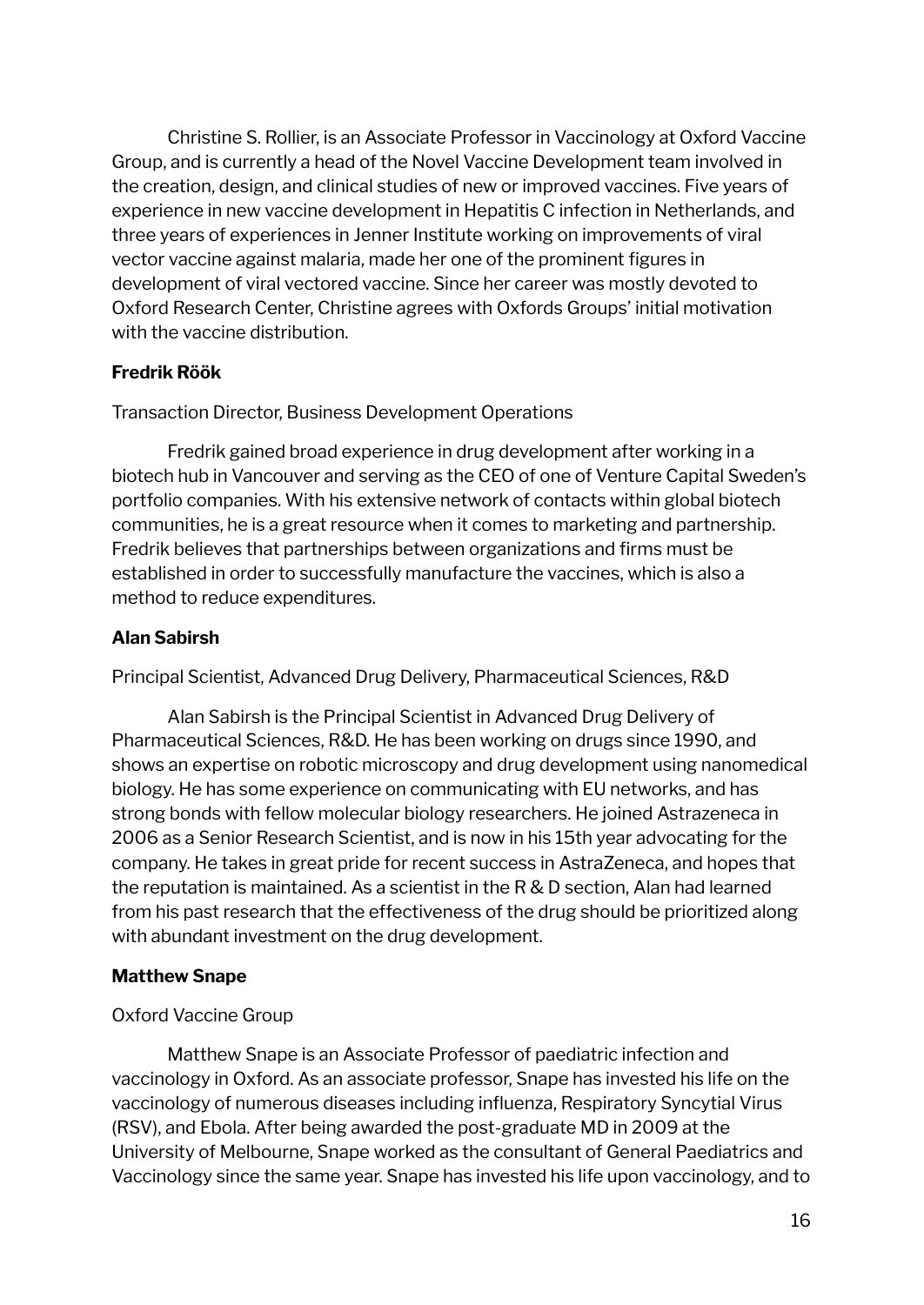him, the development of vaccines and its efficacy is the main priority; COVID-19 will be no exception.

#### **Anand Subramony**

Executive Vice-President, BioPharmaceuticals R&D

Anand Subramony is the vice president of Antibody Discovery and Protein Engineering R&D sector. Anand is responsible for overall management in cell therapy, peptide delivery, oral biologics and Adeno associated virus (AAV), and toxicity-reduced antibody technologies. He believes that his injectable biologic drug-device combination product, an active transdermal patch and a dry powder inhalation device can be the key to differentiate AstraZeneca's vaccine from others in the long-run. However, with his various experience on leading and managing teams, Anand remains skeptical about effectiveness of hasty clinical trials and mass production.

#### **Amy Taylor**

Business Planning & Operations Director, Chief Operating Officer, BioPharmaceuticals R&D

Amy Taylor is a director of business planning, and has the role of ensuring the profits and fluency of the market system of AstraZeneca. She has gained a degree in biological sciences in the University of Cambridge, and has worked for the LGBTQ+ committee exclusively after her founding of AstraZeneca's network of women in the UK, and worked as the chair. Currently, her main duty is to make strategy in order to keep the excellence of the profits made in AstraZeneca. Evidently, this makes her lenses to be leaned more towards the profits that the business is making rather than the excellence and development of the vaccine.

#### **Tonya Villafana**

Vice President, Global Franchise Head, Infection

Tonya works within BioPharmaceuticals R&D to consider future vaccines and drugs to prevent and treat infectious diseases in the most vulnerable populations in the world. She has been collaborating closely with public health organisations, regulatory authorities, and government representatives and healthcare policymakers on development of the AZD1222 vaccine. She is focused on working on global health initiatives with organizations including the World Bank, the Bill and Melinda Gates Foundation, WHO, IFPMA, and the UK Development Agency for International Development. Tonya believes health initiatives and changes in policies must be made in order for the vaccine to be successfully distributed to vulnerable environments.

#### **Andrew "Andy" Zach**

Head of Marketing, Spokesperson AstraZeneca AB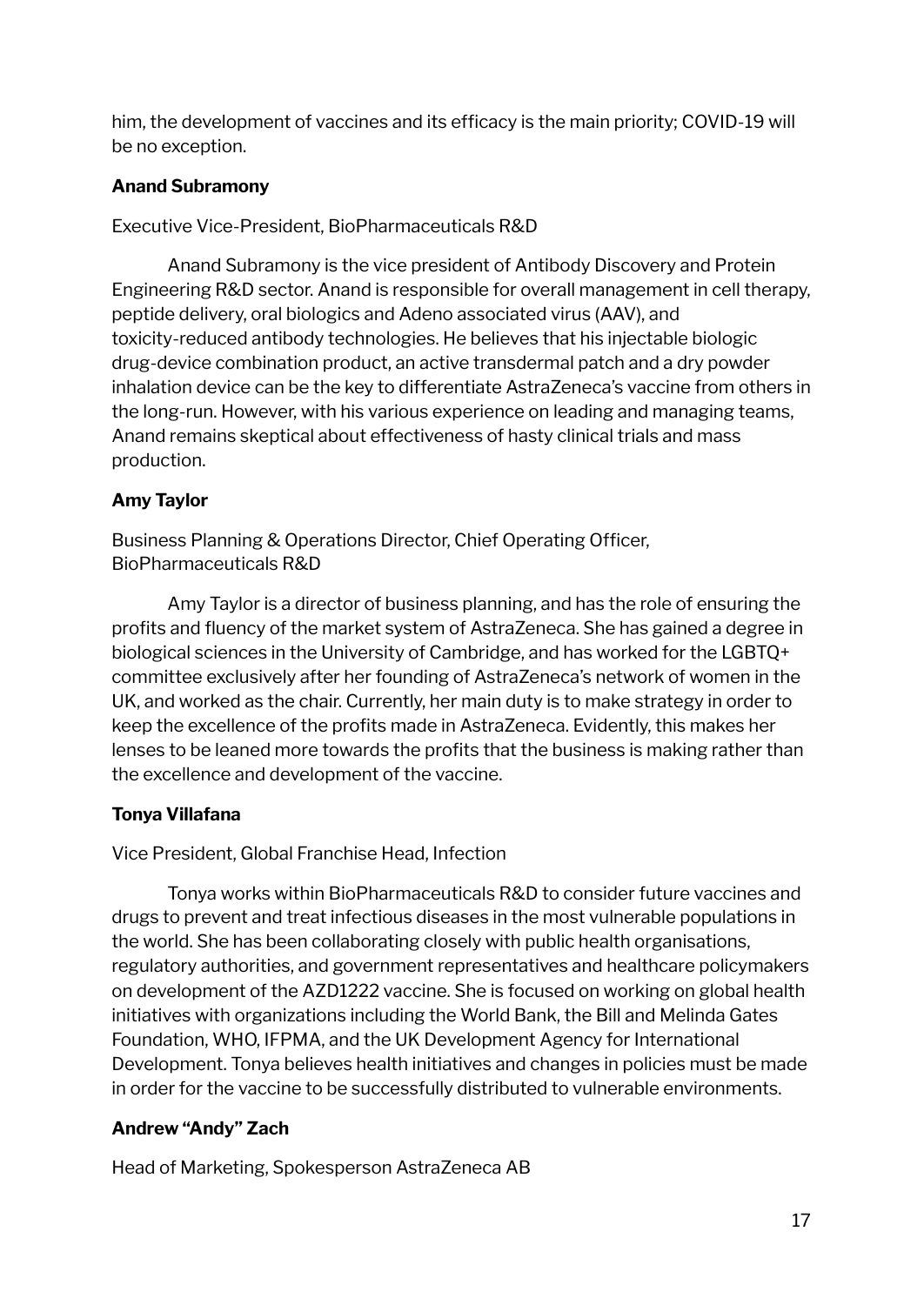Majoring marketing and minoring public health and journalism in Cambridge University, Andy has worked as a journalist for Digitas Health for 15 years before he was scouted as the Marketing Team Head of the AZD1222 development team. Also as the spokesperson of AstraZeneca AB, Andy is responsible for letting the public know more about the vaccine and how the company is making continuous efforts. Andy believes profit is one of the main priorities of a business, especially a big one like AstraZeneca, but also believes that the company should not hesitate to sacrifice its profits when it comes to the business's reputation.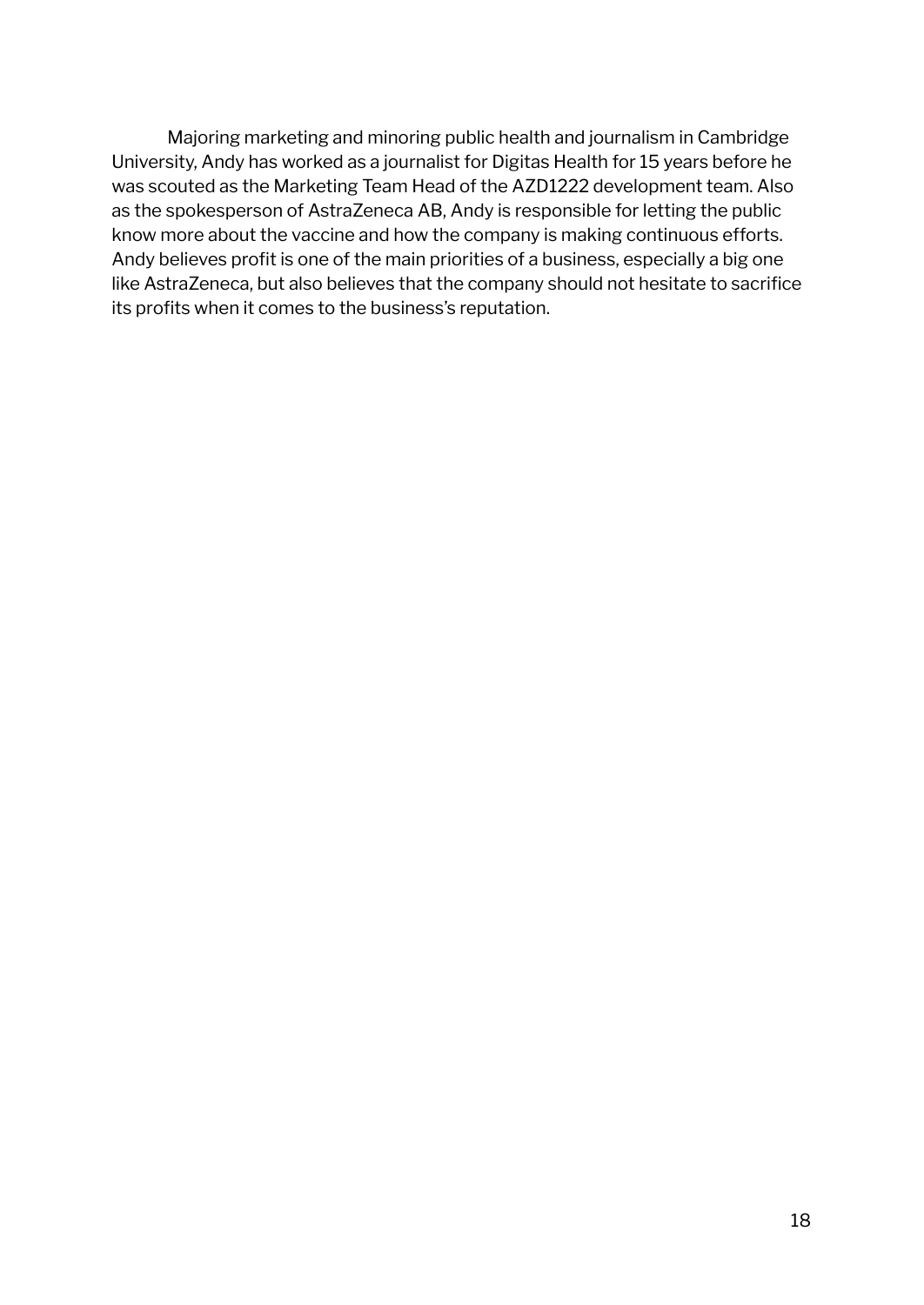### <span id="page-18-0"></span>**Possible Solutions**

#### **Identifying priority candidates**

While the vaccine is available to numerous nations in the world, the most "urgent" countries still do not have access to vaccines, especially communities with lower average income. In order to prevent vulnerable environments from getting compromised by the virus (if not already), it is necessary for the company to come up with standards to identify priority candidates. Members of the board would find it necessary to consider the profits, such as whether the country would be able to pay for the vaccines. If the committee decides to focus on the company's revenue, the priority would be according to the country's ability to pay for the vaccine, but if the committee decides to lend a hand to humanity, vulnerabilities must be a priority. It is up to the committee to decide, but it can't be denied that identifying priority candidates would quicken the distribution progress of the vaccine.

#### **Tracking distribution progress**

In order for AstraZeneca to be able to identify priority candidates, the board must come up with a method to track distribution progress. Even if the committee decides not to set new standards for prioritization, it would still be beneficial to efficiently track distribution progress. AstraZeneca already has a tracking system within the company, but the details have never been shared to the public, and many members of the board are wishing to come up with a more efficient way to track distribution progress. Whether or not to share the details with the public is for the committee to decide. Sharing details may enhance reputations and information access, while it may make the company vulnerable to criticism and complaints.

#### **Appealing to the FDA through more successful data**

As AstraZeneca is the only company out of the major vaccine manufacturers which have not yet got the approval from the FDA for the safety, this is one of the main glues that hold the feet of different nations from purchasing vaccines from AstraZeneca. In order for the industry to gain more profit, it is important for the industry to gain more trust, and one of the main routes is to continue appealing to the FDA for approval. In order to make such a thing possible, AstraZeneca must get more statistical data, and be approved by many nations. In this way, the vaccines of AstraZeneca would get more hands grabbed by different nations and organizations. This is seen as the only way that could bring the most significant amount of profit to the company.

#### **Enhancing efficacy of the vaccine**

Compared to other vaccines created by different manufactures, the vaccine created in AstraZeneca has shown a performance in which it showed more side effects to a wider range of customers, and has therefore made many customers start to deny getting vaccinated with AstraZeneca's vaccine. Furthermore, with the vaccine's current performance, it is also challenging to get the trust and approval from organizations such as the FDA with ease. Therefore, it is important for members to concern themselves with a medical way to enhance the efficacy of the vaccine, and the safety for the wider spectrum of customers.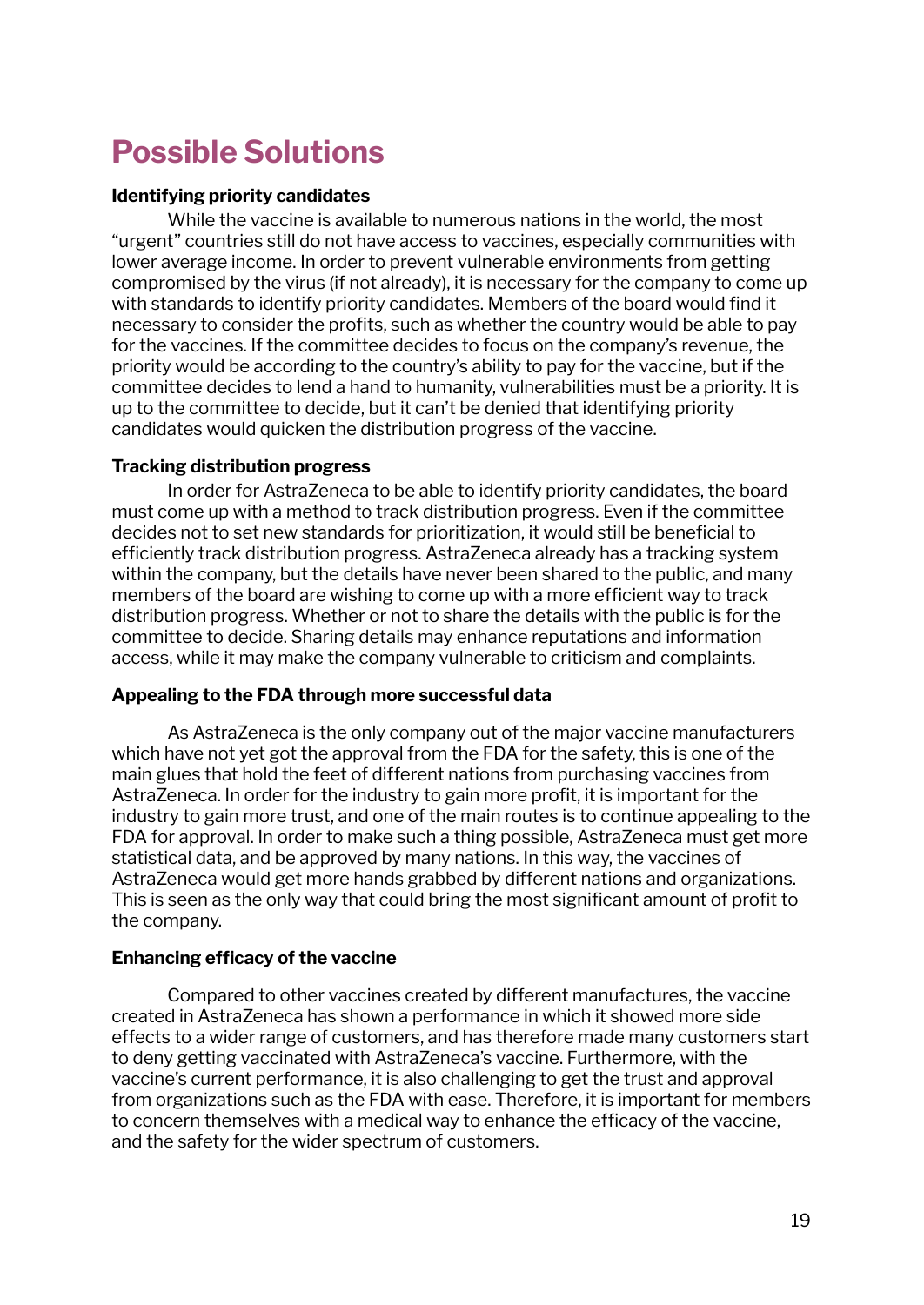### <span id="page-19-0"></span>**Questions to Consider**

- 1. How can the board come up with a fair distribution without demeaning certain countries and groups?
- 2. How will the members of the board utilize their positions in the company to meet the main objectives? (profit, reputation, distribution)
- 3. How is the board going to keep track of the situations in each country?
- 4. How frequent are the clinical tests going to be conducted, considering the fast pace of the pandemic?
- 5. How could the company gain trust from the widest spectrum of nations possible?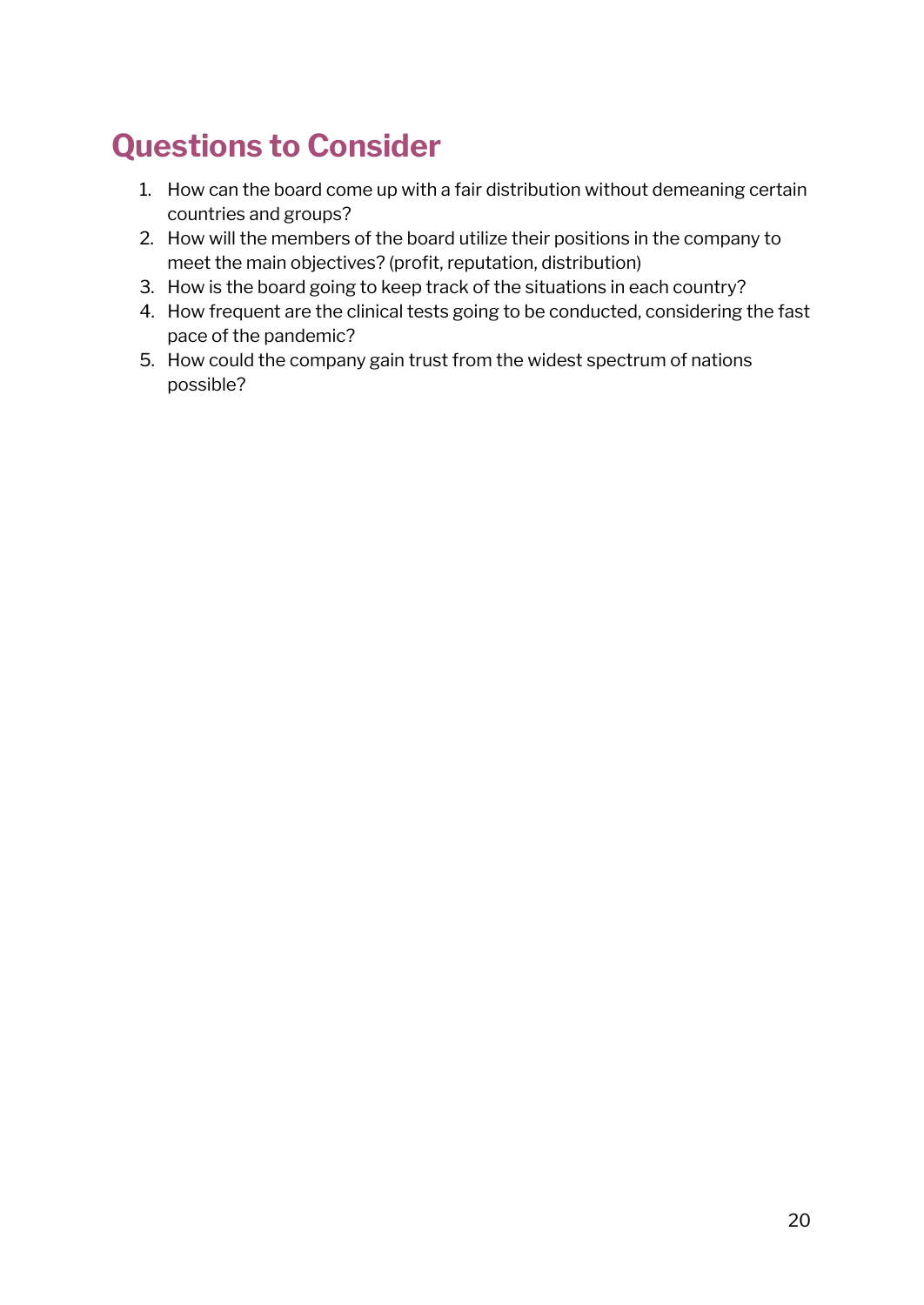### <span id="page-20-0"></span>**Bibliography**

- "AstraZeneca to Supply Japan with 120m COVID-19 Vaccine Doses." *Nikkei Asia*, https://asia.nikkei.com/Business/Pharmaceuticals/AstraZeneca-to-supply-Jap an-with-120m-COVID-19-vaccine-doses. Accessed 22 July 2021.
- *Coronavirus Graphs: Worldwide Cases and Deaths - Worldometer*. https://www.worldometers.info/coronavirus/worldwide-graphs/. Accessed 22 July 2021.
- "Covid: Boris Johnson 'very Confident' in Vaccines Being Used in UK." *BBC News*, 8 Feb. 2021. *www.bbc.com*, https://www.bbc.com/news/uk-55983453.
- "Covid Vaccine: Why Did EU Take AstraZeneca to Court?" *BBC News*, 18 June 2021. *www.bbc.com*, https://www.bbc.com/news/56483766.
- "COVID-19 Crisis Catalog: A Glossary of Terms." *TMC News*, 26 May 2020, https://www.tmc.edu/news/2020/05/covid-19-crisis-catalog-a-glossary-of-te rms/.
- "FIRST ROUND OF ALLOCATION: ASTRA ZENECA/OXFORD VACCINE (Manufactured by AstraZeneca & Licensed and Manufactured by Serum Institute of India)." *Gavi.Org | One World Protected* , May 2021, https://www.gavi.org/sites/default/files/covid/covax/COVAX-First-round-alloc ation-of-AZ-and-SII.pdf.
- *Getting the COVID-19 Vaccine*.

https://www.who.int/news-room/feature-stories/detail/getting-the-covid-19-v accine. Accessed 22 July 2021.

"Herd Immunity and COVID-19 (Coronavirus): What You Need to Know." *Mayo Clinic*, https://www.mayoclinic.org/diseases-conditions/coronavirus/in-depth/herd-i mmunity-and-coronavirus/art-20486808. Accessed 22 July 2021.

*Leadership - Our Company - AstraZeneca*. https://www.astrazeneca.com/our-company/leadership.html. Accessed 22 July 2021.

- Lee, MJ, et al. "Biden Announces Purchase of 200M Vaccine Doses." *CNN*, https://www.cnn.com/2021/01/26/politics/biden-vaccine-supply-tuesday/inde x.html. Accessed 22 July 2021.
- Madhi, Shabir A., et al. "Efficacy of the ChAdOx1 NCoV-19 Covid-19 Vaccine against the B.1.351 Variant." *New England Journal of Medicine*, vol. 384, no. 20, May 2021, pp. 1885–98. *Taylor and Francis+NEJM*, doi:10.1056/NEJMoa2102214.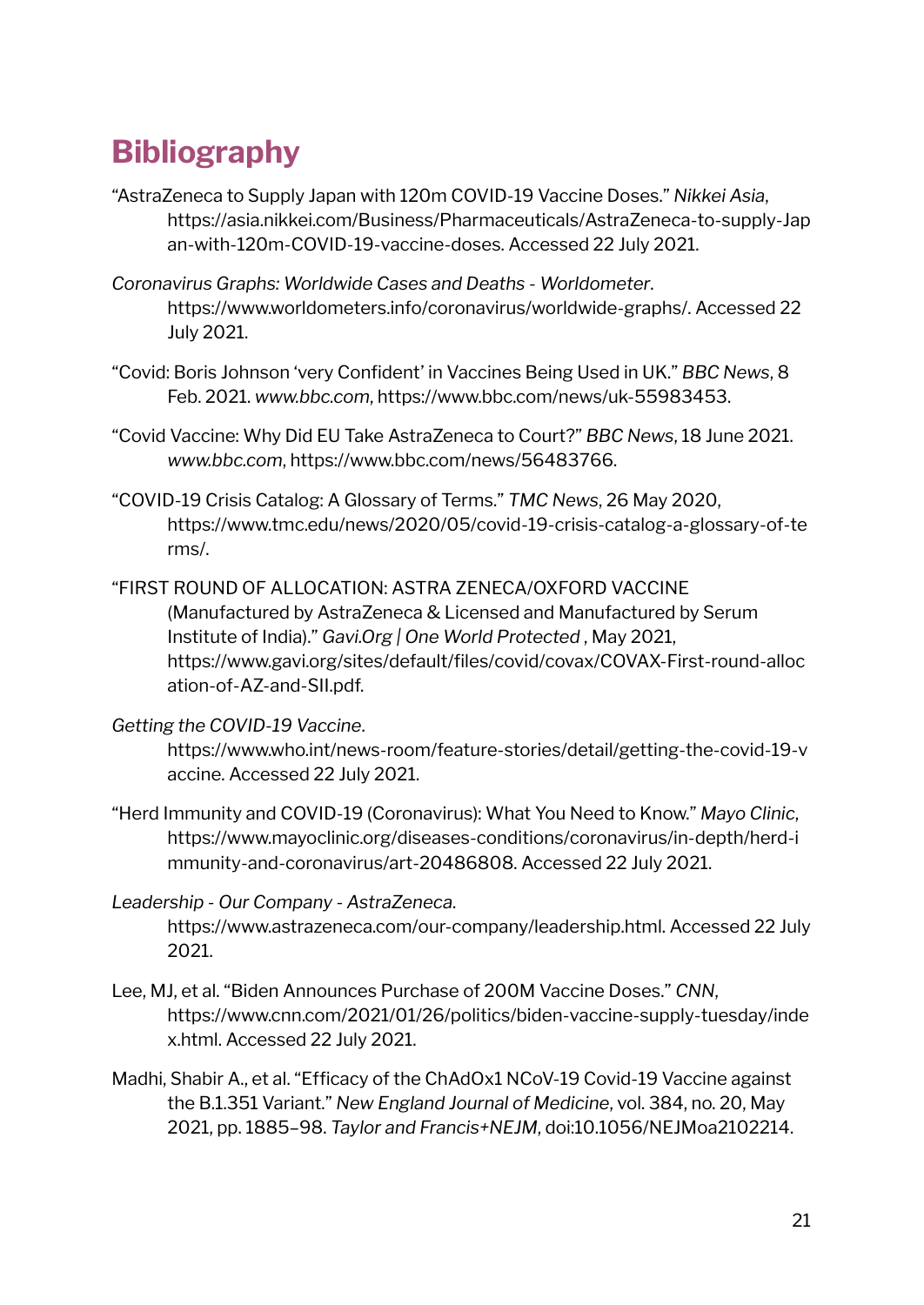*Medicines - Our Focus Areas - AstraZeneca*.

https://www.astrazeneca.com/our-therapy-areas/medicines.html. Accessed 22 July 2021.

*Our People - AstraZeneca*.

https://www.astrazeneca.com/our-company/our-people.html. Accessed 22 July 2021.

- *Our Team — Oxford Vaccine Group*. https://www.ovg.ox.ac.uk/team. Accessed 22 July 2021.
- "Pascal Soriot: 'There are a lot of emotions on vaccines in EU. But it's complicated.'" *la Repubblica*, 26 Jan. 2021,

https://www.repubblica.it/cronaca/2021/01/26/news/interview\_pascal\_soriot\_ ceo\_astrazeneca\_coronavirus\_covid\_vaccines-284349628/.

Patel, Cyra, et al. "I'm over 50 and Can Now Get My COVID Vaccine. Is the AstraZeneca Vaccine Safe? Does It Work? What Else Do I Need to Know?" *The Conversation*,

http://theconversation.com/im-over-50-and-can-now-get-my-covid-vaccine-i s-the-astrazeneca-vaccine-safe-does-it-work-what-else-do-i-need-to-know-159814. Accessed 22 July 2021.

- Rajagopal, Divya. "AstraZeneca & Serum Institute of India Sign Licensing Deal for 1 Billion Doses of Oxford Vaccine." *The Economic Times*. *The Economic Times*, https://economictimes.indiatimes.com/industry/healthcare/biotech/pharmace uticals/astrazeneca-serum-institute-of-india-sign-licensing-deal-for-1-billiondoses-of-oxford-vaccine/articleshow/76202016.cms. Accessed 22 July 2021.
- Schultz, Nina H., et al. "Thrombosis and Thrombocytopenia after ChAdOx1 NCoV-19 Vaccination." *New England Journal of Medicine*, vol. 384, no. 22, June 2021, pp. 2124–30. *Taylor and Francis+NEJM*, doi:10.1056/NEJMoa2104882.

Togoh, Isabel. "AstraZeneca Receives \$1 Billion From U.S. Government To Produce Coronavirus Vaccine." *Forbes*, https://www.forbes.com/sites/isabeltogoh/2020/05/21/astrazeneca-receives-1-billion-from-us-government-to-produce-oxford-coronavirus-vaccine/. Accessed 22 July 2021.

*Tracking SARS-CoV-2 Variants*.

https://www.who.int/activities/tracking-SARS-CoV-2-variants. Accessed 22 July 2021.

"UK Government Secures Additional 40 Million Doses of Valneva Vaccine." *GOV.UK*, https://www.gov.uk/government/news/uk-government-secures-additional-40 -million-doses-of-valneva-vaccine. Accessed 22 July 2021.